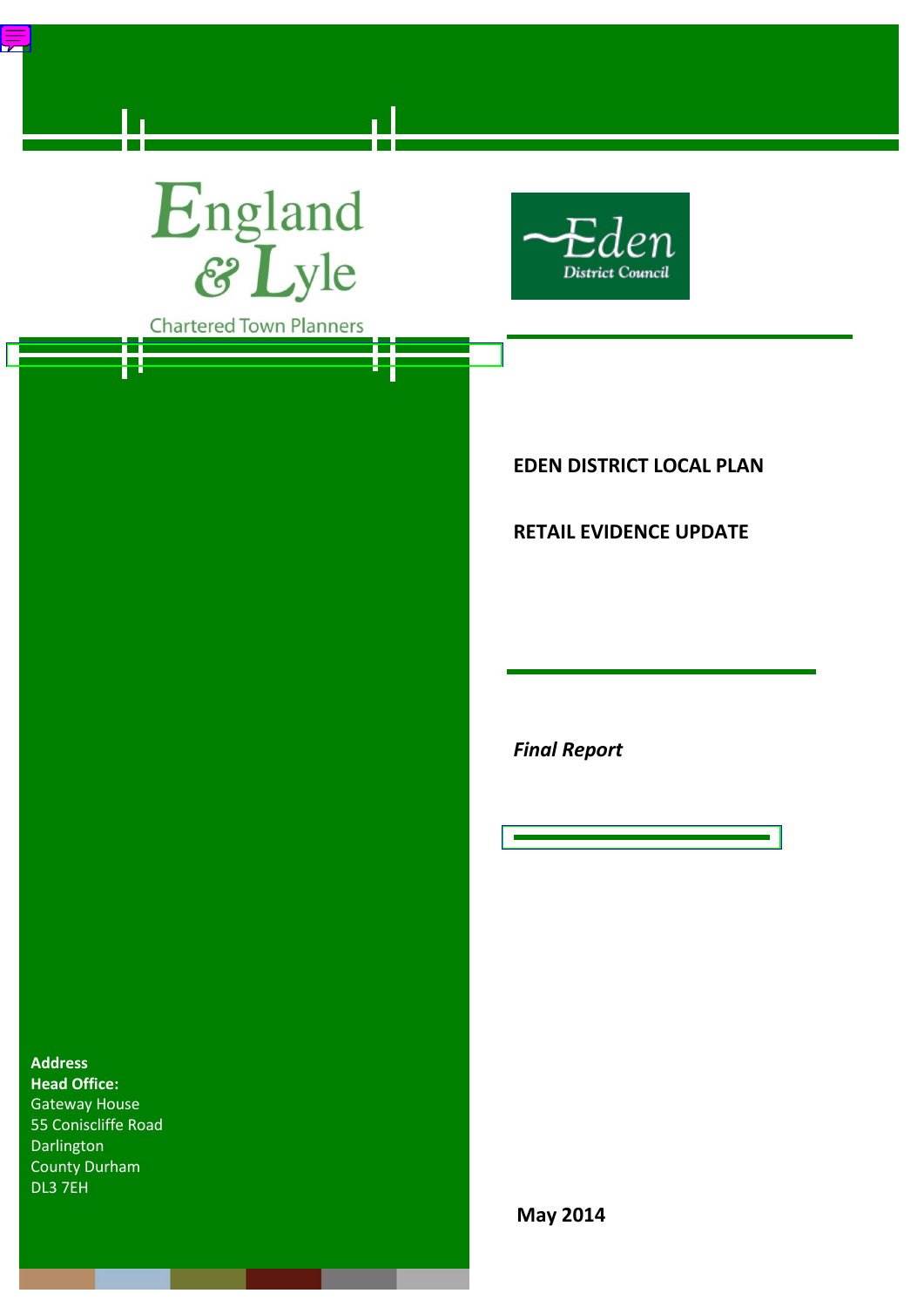

# **CONTENTS**

|    |                                       | Page           |
|----|---------------------------------------|----------------|
| 1. | Introduction                          | $\overline{2}$ |
| 2. | Review of Existing Shopping Provision | 3              |
| 3. | <b>Health Checks</b>                  | 7              |
| 4. | <b>Shopping Patterns</b>              | 10             |
| 5. | <b>Catchment Areas</b>                | 14             |
| 6. | <b>Expenditure Analysis</b>           | 16             |
| 7. | <b>Retail Capacity</b>                | 22             |
| 8. | Policy Advice                         | 28             |

## FIGURES

- 1. Study Area and Zones
- 2. Catchment Areas
- 3. Town Centre Boundaries

#### APPENDICES

- 1. Health Checks of Centres
- 2. Goad Centre Report, Penrith
- 3. Household Survey Data Tabulations
- 4. Population And Expenditure Base Data 2011
- 5. Population and Expenditure Forecasts
- 6. Turnover Estimates
- 7. Capacity Analysis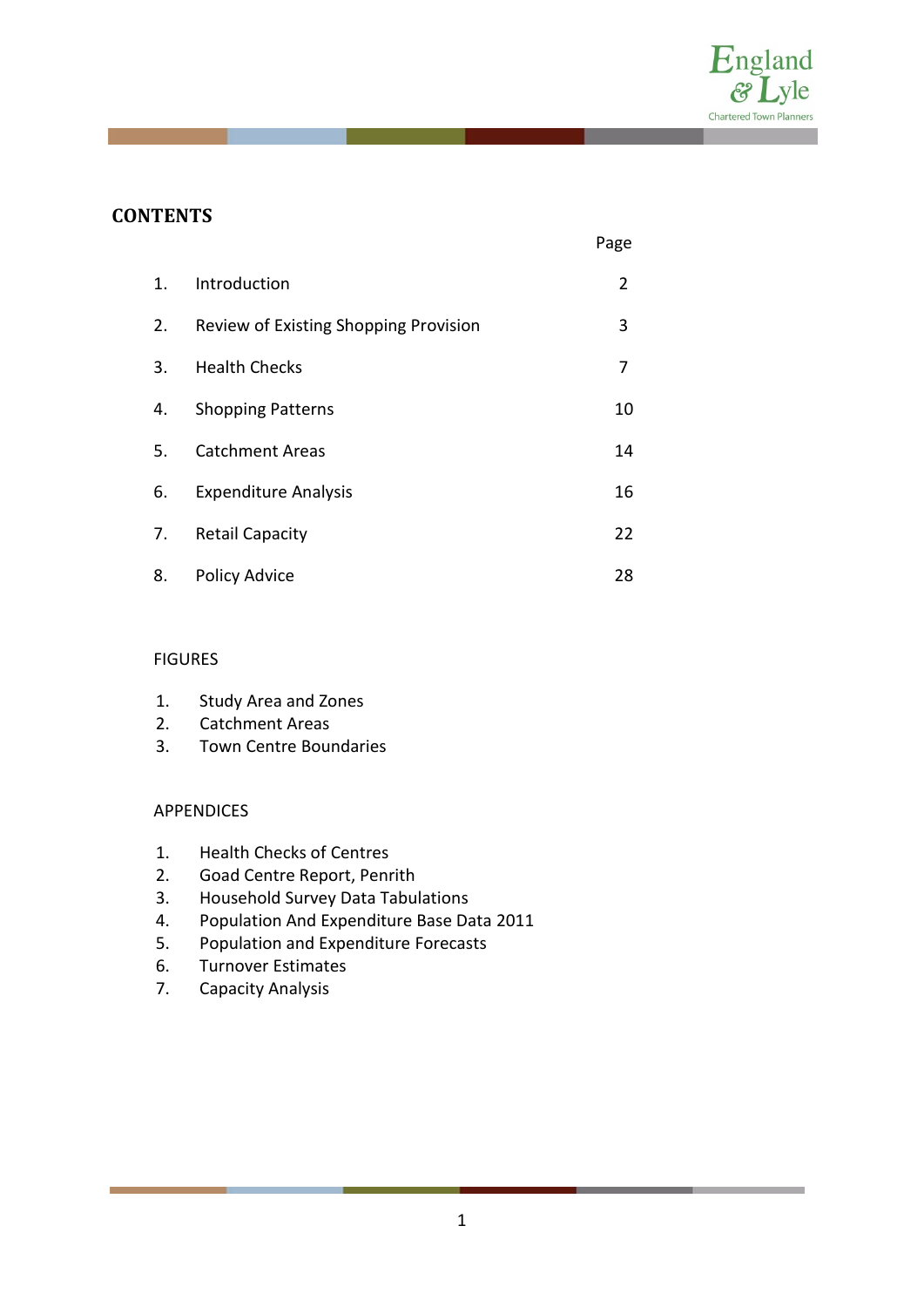

## **1. INTRODUCTION**

1.1 England & Lyle have been commissioned by Eden District Council to update the retail evidence base for the emerging Local Plan. England & Lyle carried out the Eden District Retail Study for the Council in 2008. The current report updates the study information and extends the forecasting period to 2031.

1.2 The Update takes account of the requirements of the National Planning Policy Framework (NPPF) in terms of Local Plan policies on retail and other main town centre uses. It is concerned with assessments of the four main centres in Eden District – Penrith, Alston, Appleby and Kirkby Stephen. It reviews existing shopping and service provision in these centres and assesses the vitality and viability of the centres through updated health checks. An analysis is made of shopping patterns in Eden District based on a household survey. The household survey enables catchment areas of centres to be defined.

1.3 The market shares of centres shown in the household survey are combined with expenditure data to estimate the turnovers of centres. A detailed assessment is made of retail expenditure and need in the Local Plan period, taking account of spending by residents and visitors. Future retail potential is assessed in terms of expenditure and floorspace capacity in each centre. The capacity analysis is carried out for each centre for convenience and comparison goods.

1.4 Policy advice is given on the hierarchy of centres in Eden District, the boundaries of town centres and primary shopping areas, development opportunities, policies for town centre uses and floorspace thresholds for impact assessments.

2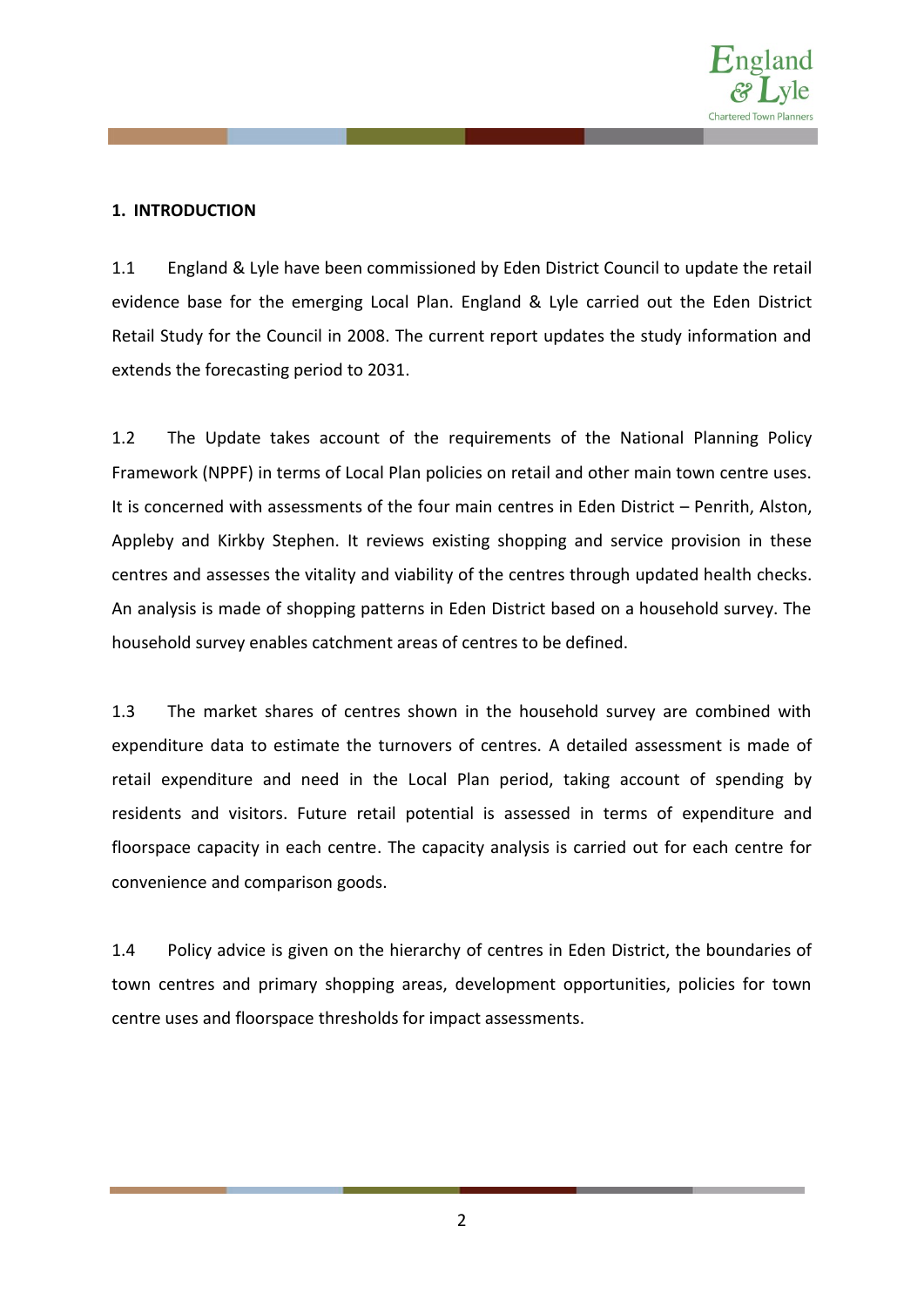

## **2. REVIEW OF EXISTING SHOPPING PROVISION**

2.1 Information on existing shopping and service provision in Penrith town centre has been obtained from a Goad Centre Report for April 2013. Details are available on the number of retail and commercial properties in different categories and gross floorspace. Detailed surveys were carried out by England & Lyle in Alston, Appleby and Kirkby Stephen town centres in October and November 2013. The surveys covered the uses of all retail and commercial properties in the centres. Gross shopping floorspace has been measured using the Promap OS computer mapping system. This Section gives a brief profile of each centre. Further details are presented in the health checks in Section 3.

#### **Penrith**

|                   | no. of units | percent | UK percent |
|-------------------|--------------|---------|------------|
| Convenience goods | 28           | 10%     | (9%)       |
| Comparison goods  | 129          | 48%     | (41%)      |
| All Retail        | 157          | 58%     | (50%)      |
| Service           | 87           | 32%     | (37%)      |
| Vacant            | 24           | 9%      | (13%)      |
| Total             | 268          | 100%    | (100%)     |

2.2 Penrith is the largest centre in Eden District with more than 150 shops. This is a slight reduction on the number recorded in 2008. The latest data includes Sainsbury's and the New Squares development. Since 2008 Morrisons' extension and the new Booths supermarket have also opened and the former Woolworths store has been re-occupied by B&M Bargains. Penrith has a relatively high proportion of comparison goods shops compared to the UK average for town centres but a lower proportion of service uses. The vacancy rate in Penrith is 9% of all retail and commercial uses, lower than the national average of 13%. The vacancy rate has increased from 7% in 2008, compared to the national average of 9% at that time. Gross shopping floorspace in Penrith is 29,673 sq.m. of which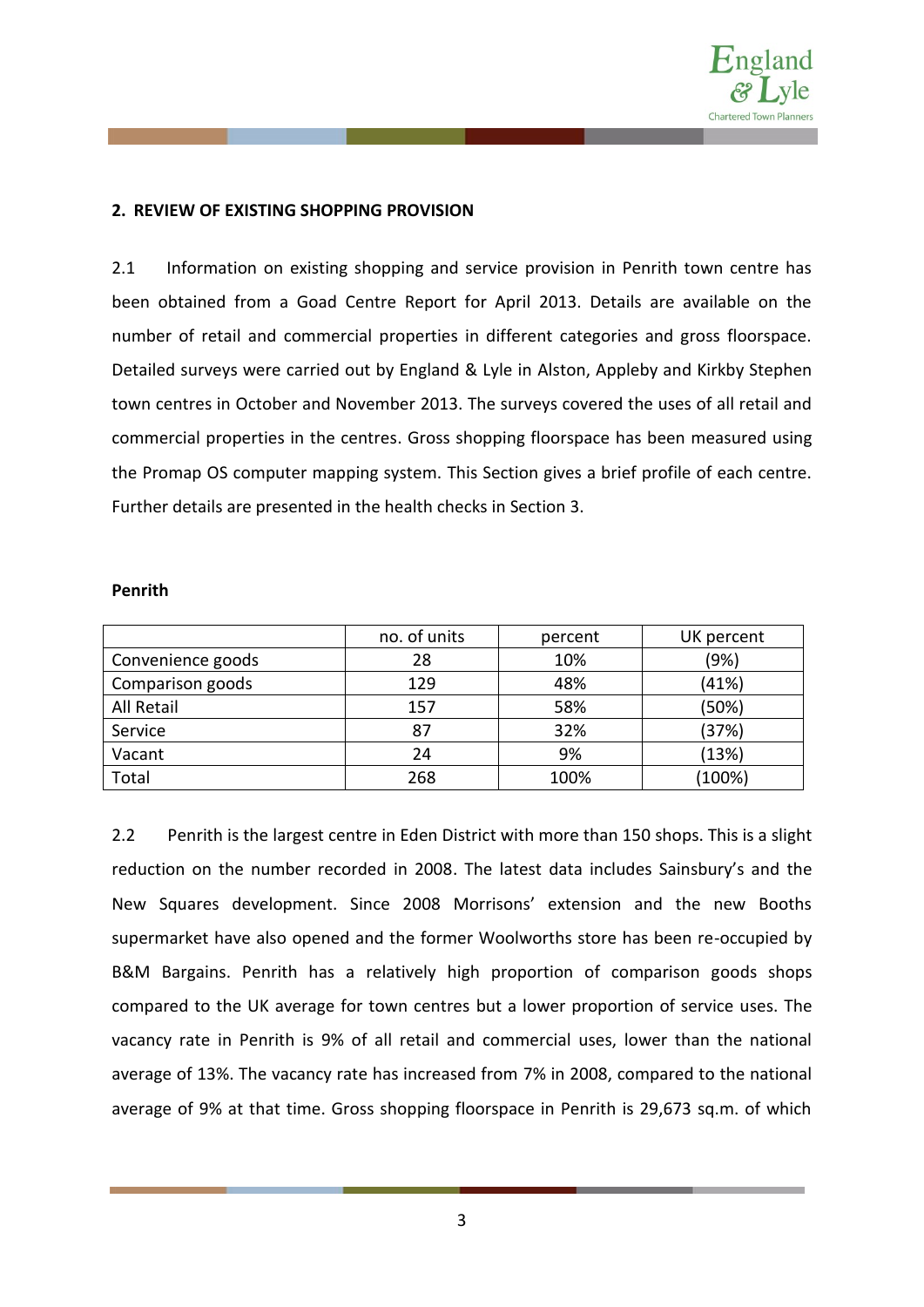

15,375 sq.m. is in convenience goods (including Sainsbury's) and 14,298 sq.m. is in comparison goods.

#### **Alston**

|                   | no. of units | percent | UK percent |
|-------------------|--------------|---------|------------|
| Convenience goods |              | 12%     | (9%)       |
| Comparison goods  | 18           | 44%     | (41%)      |
| All Retail        | 23           | 56%     | (50%)      |
| Service           | 14           | 34%     | (37%)      |
| Vacant            |              | 10%     | (13%)      |
| Total             |              | 100%    | (100%)     |

2.3 Alston is the smallest of the town centres in Eden District. It has 23 shops, which is an increase from 19 in 2008. Alston has a relatively high proportion of both convenience and comparison goods shops compared to the UK average for town centres but a lower proportion of service uses. The vacancy rate in Alston is 10% of all retail and commercial uses, lower than the national average of 13%. The vacancy rate has decreased significantly from 24% in 2008, compared to the national average of 9% at that time. Gross shopping floorspace in Alston is 1,227 sq.m. of which 398 sq.m. is in convenience goods and 829 sq.m. is in comparison goods.

## **Appleby**

|                   | no. of units | percent | UK percent |
|-------------------|--------------|---------|------------|
| Convenience goods |              | 9%      | (9%)       |
| Comparison goods  | 25           | 34%     | (41%)      |
| All Retail        | 32           | 43%     | (50%)      |
| Service           | 35           | 47%     | (37%)      |
| Vacant            |              | 9%      | (13%)      |
| Total             | 74           | 100%    | (100%)     |

2.4 Appleby is the second largest centre in Eden District but is much smaller than Penrith. It has 32 shops, about the same as in 2008. Appleby has a relatively low proportion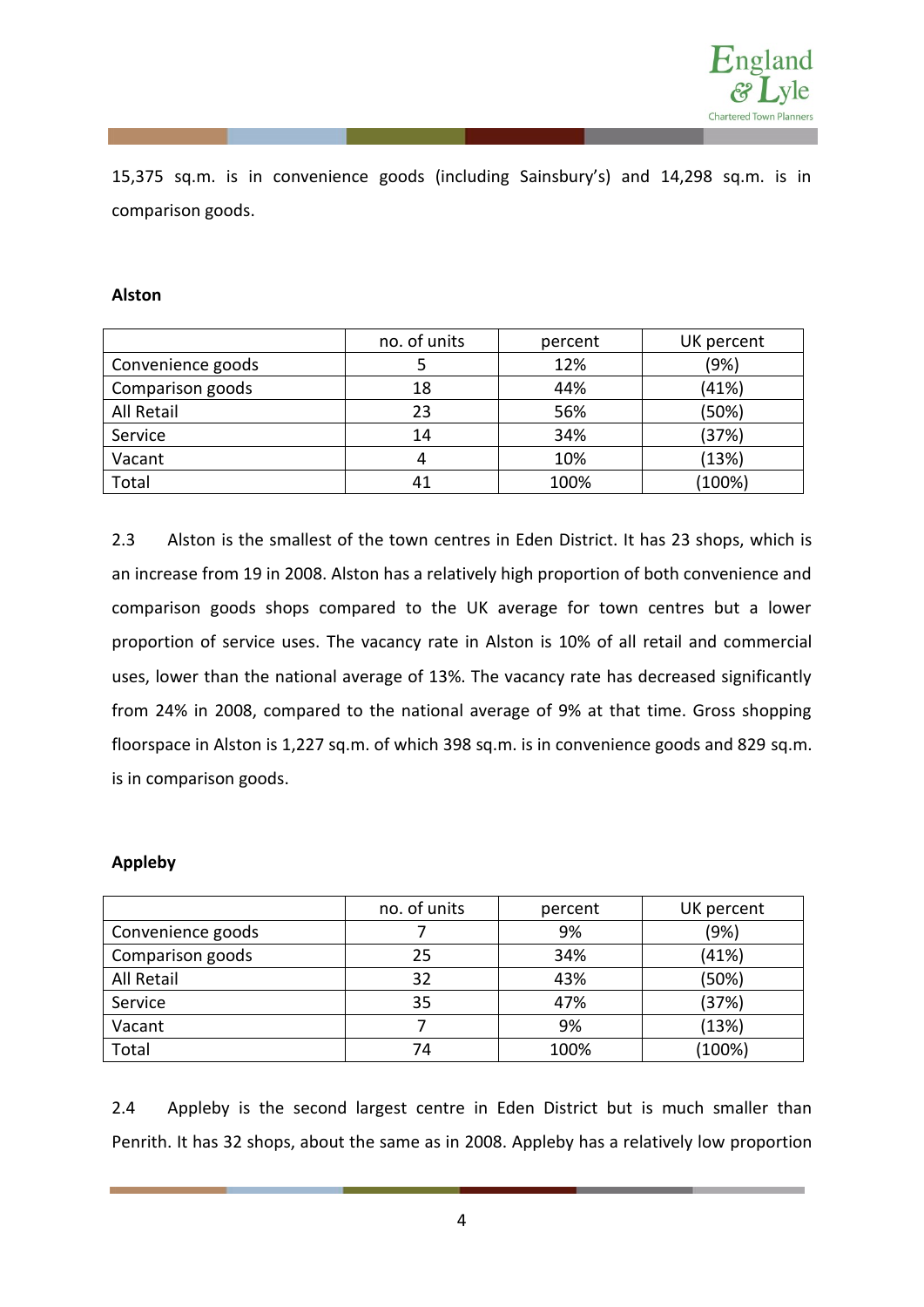

of comparison goods shops compared to the UK average for town centres but a higher proportion of service uses. The vacancy rate in Appleby is 9% of all retail and commercial uses, lower than the national average of 13%. The vacancy rate has increased from 5% in 2008, compared to the national average of 9% at that time. Gross shopping floorspace in Appleby is 3,293 sq.m. of which 1,010 sq.m. is in convenience goods and 2,283 sq.m. is in comparison goods.

|                   | no. of units | percent | UK percent |
|-------------------|--------------|---------|------------|
| Convenience goods |              | 13%     | (9%)       |
| Comparison goods  | 19           | 32%     | (41%)      |
| All Retail        | 27           | 44%     | (50%)      |
| Service           | 30           | 49%     | (37%)      |
| Vacant            | 4            | 7%      | (13%)      |
| Total             | 61           | 100%    | (100%)     |

## **Kirkby Stephen**

2.5 Kirkby Stephen is only slightly smaller than Appleby, with 27 shops, a decrease from 31 in 2008. Kirkby Stephen has a relatively high proportion of convenience goods shops but a low proportion of comparison goods shops compared to the UK average for town centres. There is also a high proportion of service uses. The vacancy rate in Kirkby Stephen is 7% of all retail and commercial uses, lower than the national average of 13%. The vacancy rate has increased from 3% in 2008, compared to the national average of 9% at that time. Gross shopping floorspace in Kirkby Stephen is 3,144 sq.m. of which 1,676 sq.m. is in convenience goods and 1,468 sq.m. is in comparison goods. The edge-of-centre Co-op supermarket is included in the floorspace figures as it is the main supermarket in the town.

#### **Out-of-Centre Shopping**

2.6 There are several retail outlets in Penrith outside the town centre. The Morrisons superstore and Fergusons Bathrooms & Furniture on Brunswick Road are outside the existing town centre boundary. On the opposite (western) side of Brunswick Road are the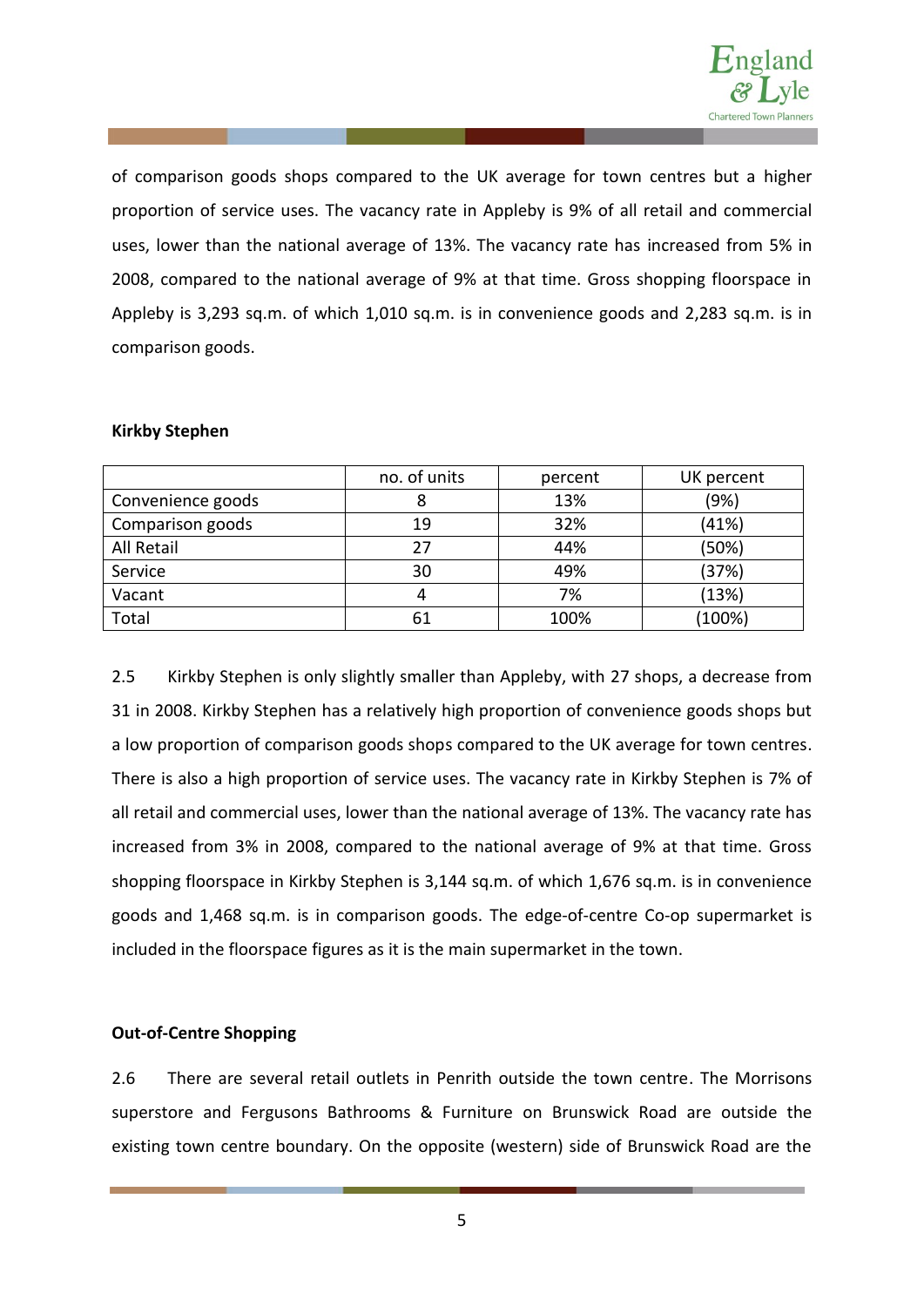

new Booths supermarket, Mountain Warehouse and WCF Pet and Equestrian. The existing B&Q retail warehouse is located on Bridge Lane but this store will shortly relocate to a new site on Ullswater Road.

2.7 Ullswater Road is the location for several out-of-centre retail units. At the northern end are Wickes, Halfords and Aldi. The adjacent Castle Retail Park which has recently opened contains the new B&Q store, Pets at Home, Carpetright and two vacant units. At the southern end of Ullswater Road is the Cranstons Cumbrian Food Hall and Topps Tiles.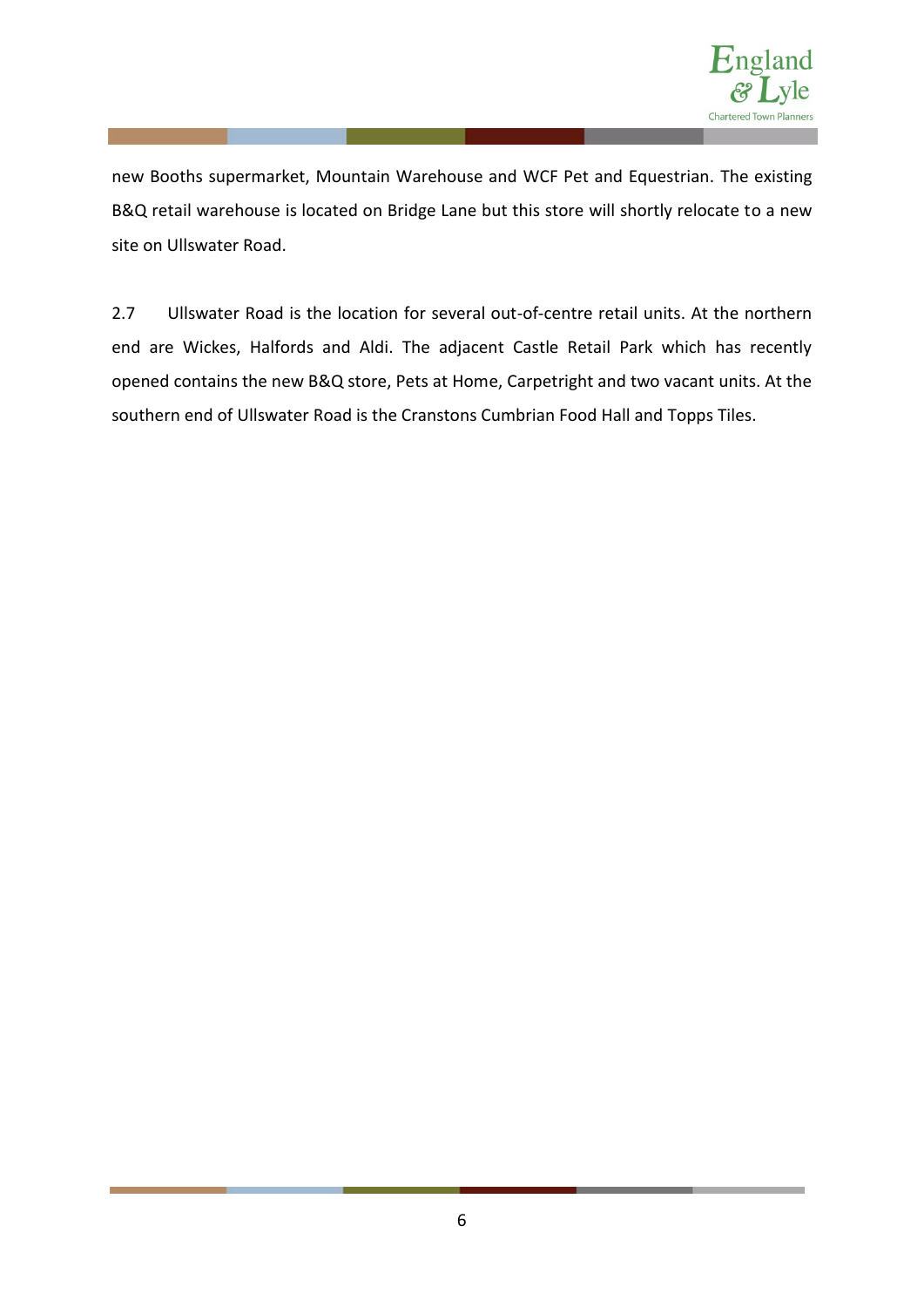

#### **3. HEALTH CHECKS**

#### **Health Check Appraisals**

3.1 The NPPF emphasises that LPAs should recognise town centres as the heart of their communities and pursue policies to support their vitality and viability. The vitality and viability of individual centres is measured through performing health checks. England & Lyle carried out health checks of Penrith, Alston, Appleby and Kirkby Stephen town centres in October and November 2013 to assess their vitality and viability. The detailed health checks are included in Appendix 1 and they are summarised in this Section.

3.2 Our approach to undertaking health checks is based on a systematic appraisal based on the indicators listed in the former PPS4 and in the new National Planning Practice Guidance. These indicators are sub-divided into a total of 36 individual factors which are scored and an overall vitality and viability index is calculated. This approach has been developed by England & Lyle over a period of years and has been used in numerous retail studies and assessments for local authorities and developers. We used the same approach in the March 2008 Retail Study and we compare the current health of the centres with the findings in 2008.

3.3 In preparing the health checks we have used the results of the detailed surveys of centres, national comparisons from the Goad Centre Report for Penrith, general observation of each centre and local information from the District Council and other sources. We have also made use of the Benchmarking reports prepared for each centre in November 2012 by Action for Market Towns. The Goad Centre Report for Penrith is included in Appendix 2.

3.4 Experience of health checks in a wide variety of centres over recent years shows that the vitality and viability index will tend to range from about 2.5 for a centre that is performing poorly with a low level of vitality and viability to 4.0 or more for a centre which is performing well with a high level of vitality and viability. In Eden District the current

7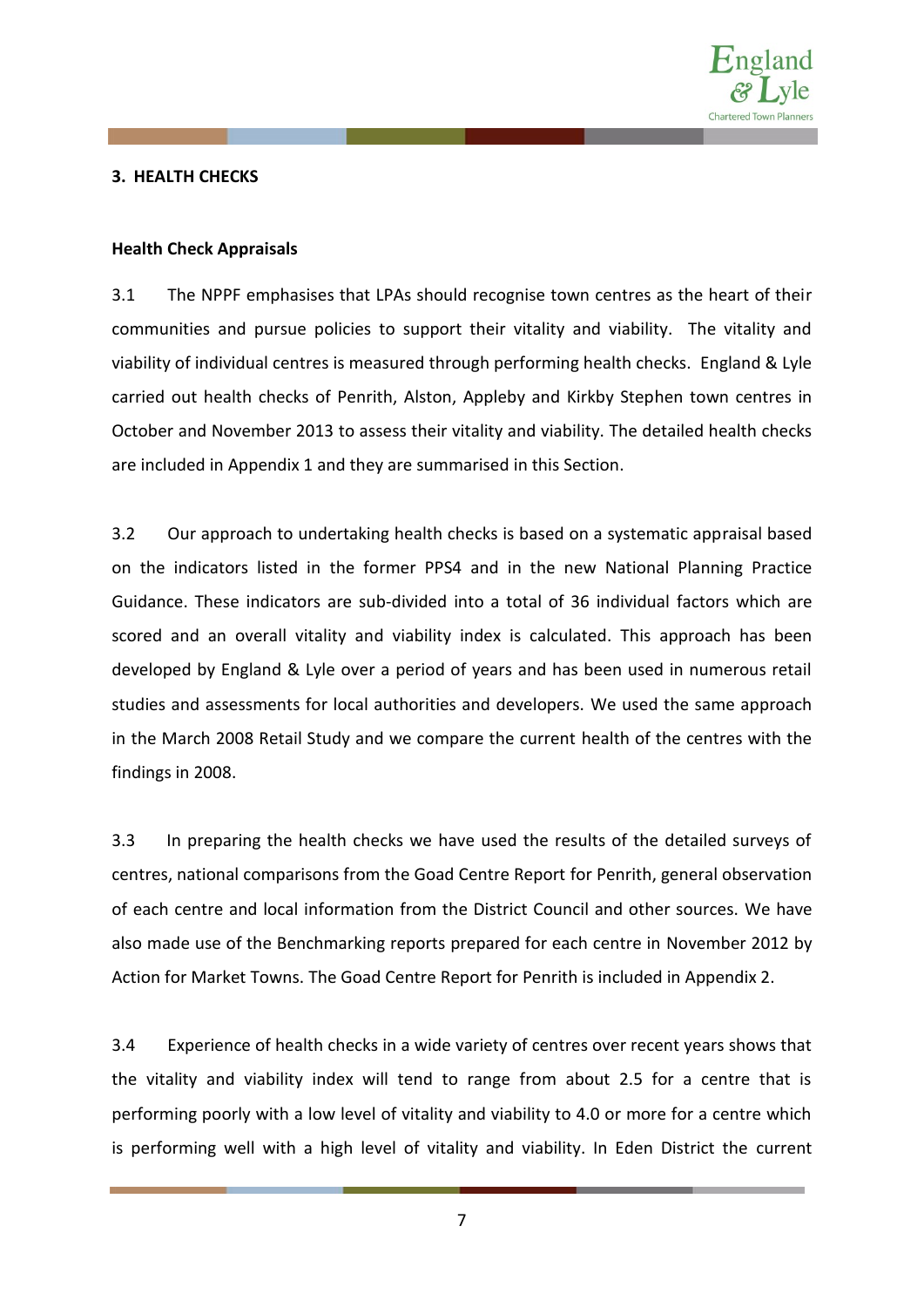

vitality and viability index for the main centres is as follows, compared with the scores in 2008.

| Centre         | 2013 | 2008 |
|----------------|------|------|
| Penrith        | 3.6  | 3.3  |
| Alston         | 3.1  | 3.0  |
| Appleby        | 3.5  | 3.4  |
| Kirkby Stephen | 3.5  | 3.5  |

#### **Penrith**

3.5 Penrith town centre has a relatively high level of vitality and viability of 3.6. This is an increase from the score of 3.3 in 2008. Penrith has a generally good diversity of uses and retail representation, particularly in specialist/independent shops and the availability of food shopping which has improved since the opening of the Sainsbury's and Booths supermarkets. The centre has a relatively low vacancy rate. It is an accessible centre, but there are some concerns about the availability of car parking.

3.6 The benchmarking survey by Action for Market Towns highlights a number of positive factors about the health of Penrith town centre – the strength of its independent shops, the relatively low vacancy rate, loyalty of its local residents and the benefits of its tourist trade. The negative results of the benchmarking survey are poor business confidence, dissatisfaction with car parking among businesses and residents, and residents' perception that there is a poor variety of shops. However, our assessment is that Penrith has a good level of vitality and viability which has improved since our previous health check in 2008.

#### **Alston**

3.7 Alston has an average level of vitality and viability of 3.1 which has increased slightly from 3.0 in the 2008 health check. Alston It is a small centre with a moderate diversity of

8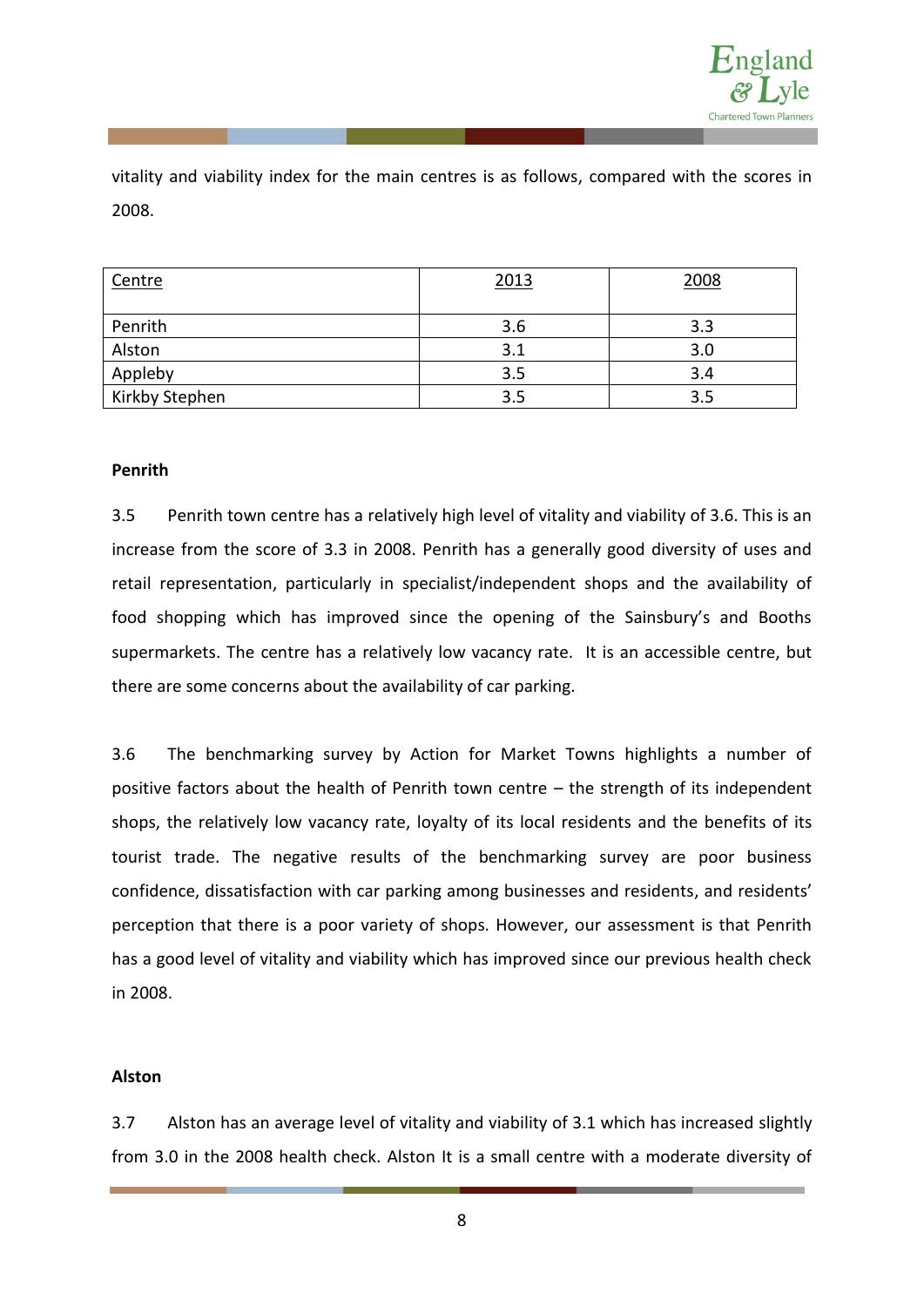

uses and retailer representation, reasonable accessibility, and good environmental quality. The benchmarking survey shows that Alston benefits from a loyal customer base, an attractive shopping environment and good access to services but it has a low footfall, a poor variety of shops and relatively poor leisure and cultural facilities. Overall it is a centre which adequately meets the needs of local residents and has improved in the last few years.

#### **Appleby**

3.8 Appleby has a better than average level of vitality and viability of 3.5 which has increased slightly from 3.4 in 2008. Appleby has a generally good diversity of uses, a moderate level of retailer representation, low vacancy rate and good environmental quality. The benchmarking survey highlights the positive aspects of Appleby's low vacancy rate, good physical appearance and the potential from tourist trade, but negative aspects are the lack of comparison shopping, low footfall and lack of leisure/cultural activities. Overall we regard Appleby as having a good level of vitality and viability which has improved slightly in recent years.

#### **Kirkby Stephen**

3.9 Kirkby Stephen also has a better than average level of vitality and viability index of 3.5 which is the same as in the 2008 health check. It has a moderate level of diversity of town centre uses, retailer representation, a low vacancy rate, and good accessibility and environmental quality. The benchmarking survey shows that Kirkby Stephen has a loyal customer base, a good variety of shops, good physical appearance of properties and cleanliness, but negative aspects are the market, low footfall and poor leisure and cultural provision. Overall we regard Kirkby Stephen as having a good level of vitality and viability which has improved slightly in recent years.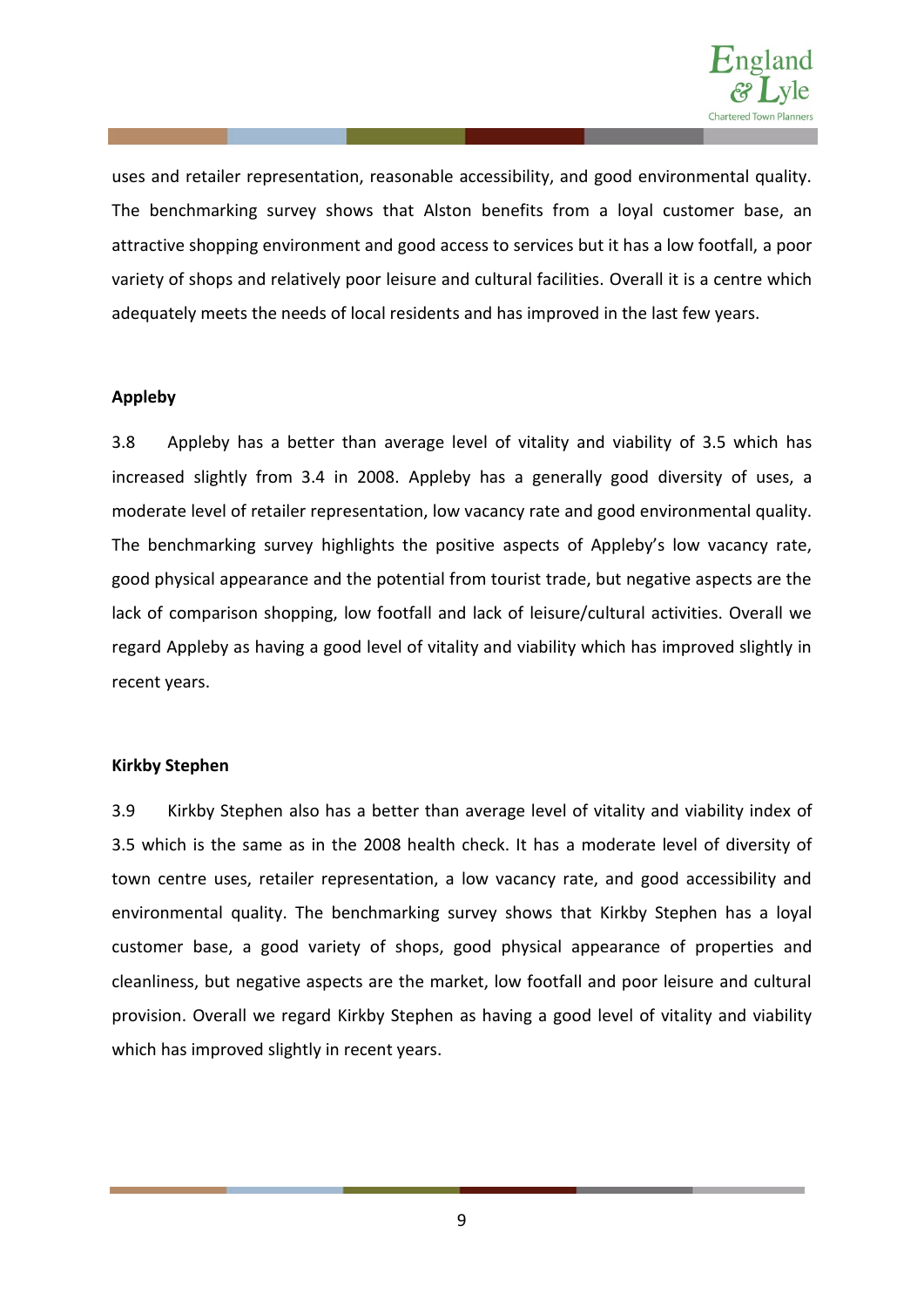

## **4. SHOPPING PATTERNS**

4.1 A telephone household survey across Eden District was carried out by NEMS Market Research in February 2013. The survey was conducted among a representative sample of residents living in the study area. The study area is shown on the map in Figure 1. It includes the whole of Eden District but also extends beyond the District boundary in the Alston area to take in villages along the A689 north of Alston which are within the hinterland of the town. A total of 500 interviews was carried out to provide a robust and reliable sample, taking account of the number of households in the survey area. The survey area was subdivided into 5 zones defined by postcodes to enable a geographical analysis of shopping patterns. These zones are also shown in Figure 1. They are based on the 7 zones used in the 2008 Retail Study but some zones have been amalgamated. The zones are:

1 – Penrith

2 – Alston area

- 3 Appleby/Brough/Kirkby Stephen
- 4 the rural south including Shap and Tebay, and
- 5 the rural west including Greystoke and Glenridding/Patterdale.

4.2 The household survey enables shopping patterns to be assessed for food and nonfood shopping. It asked where residents shop for main food and top-up food shopping, and various categories of non-food shopping. The survey also asked questions on linked trips and Internet shopping. Full details of the telephone household survey results are included in Appendix 3. This Section summarises the results.

#### **Main Food Shopping**

4.3 The survey indicates which store residents normally use for their main food and grocery shopping. Respondents were asked to name one shop only. The responses include a number of 'don't knows' or 'varies' and those using the Internet/home delivery. The data in Appendix 3 have been filtered to exclude these 'non-store' shoppers to enable the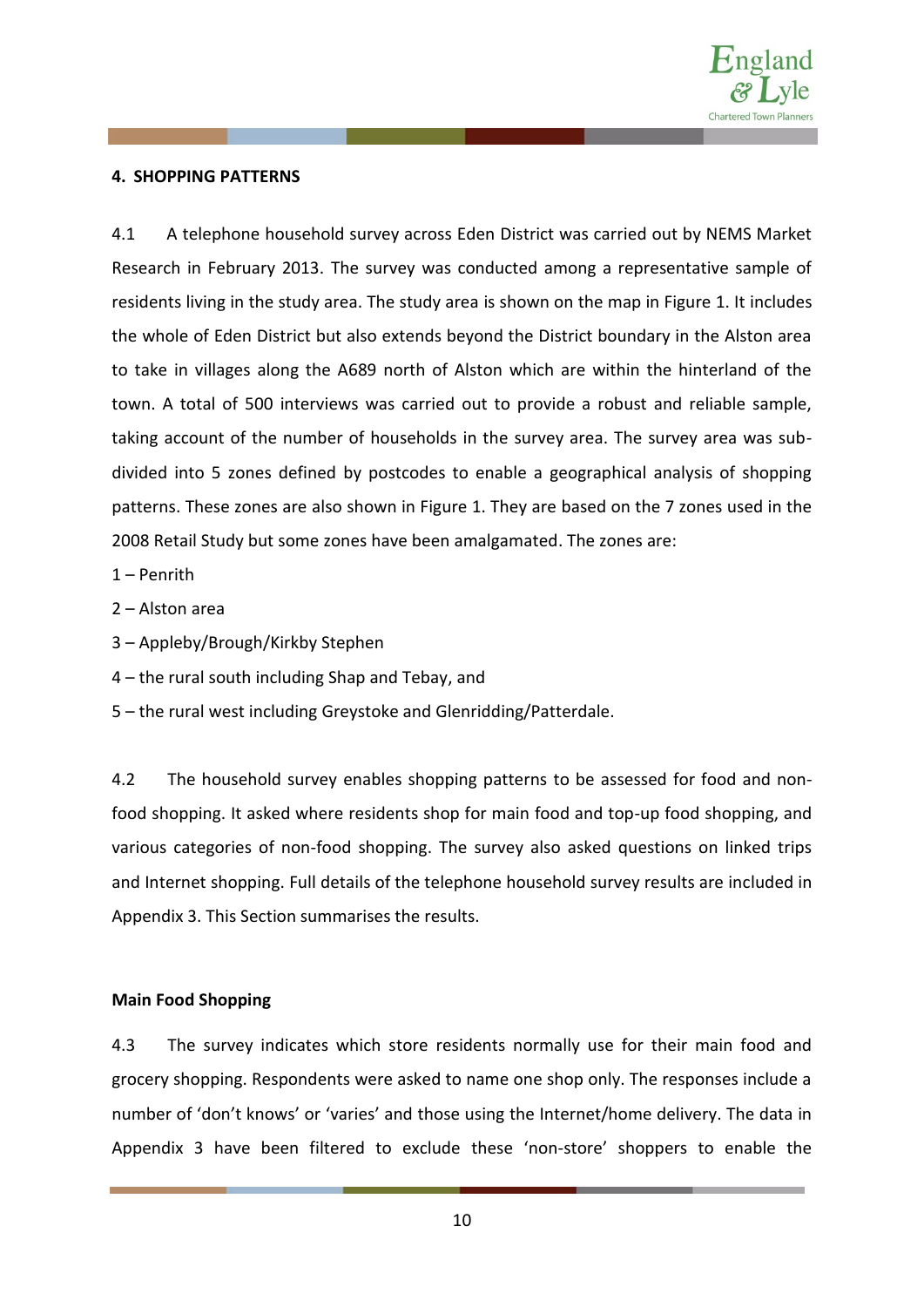

geographical pattern of main food shopping to be analysed. In the study area as a whole the

stores most used for main food shopping are as follows.

| Morrisons, Penrith          | 44.6% |
|-----------------------------|-------|
| Sainsbury's, Penrith        | 14.6% |
| Aldi, Penrith               | 8.5%  |
| Booths, Penrith             | 3.8%  |
| Co-op, Burrowgate, Penrith  | 3.6%  |
| Co-op, King Street, Penrith | 3.6%  |
| Co-op, Kirkby Stephen       | 3.0%  |
| Other shops, Eden District  | 3.2%  |
| <b>Eden District total</b>  | 84.9% |

4.4 Outside the study area the stores most used for main food shopping are:

| Morrisons, Kendal | 3.4%  |
|-------------------|-------|
| Asda, Kendal      | 2.7%  |
| Asda, Carlisle    | 2.3%  |
| Tesco, Carlisle   | 2.3%  |
| Other leakage     | 4.4%  |
| Total leakage     | 15.1% |

4.5 Morrisons in Penrith has by far the largest market share for main food shopping. It is the store most used for main food shopping in all the zones. The main reasons for visiting the stores that are most used for main food shopping are:

| Near to home     | 23.4% |
|------------------|-------|
| Always use it    | 13.8% |
| Lower prices     | 10.0% |
| Value for money  | 8.5%  |
| Choice of goods  | 7.8%  |
| Good car parking | 6.0%  |
| Quality of goods | 5.4%  |

4.6 Most respondents (71.4%) do main food shopping at least once a week. Most travel for main food shopping by car/van (89.0%). 8.6% walk and only 0.9% travel by bus.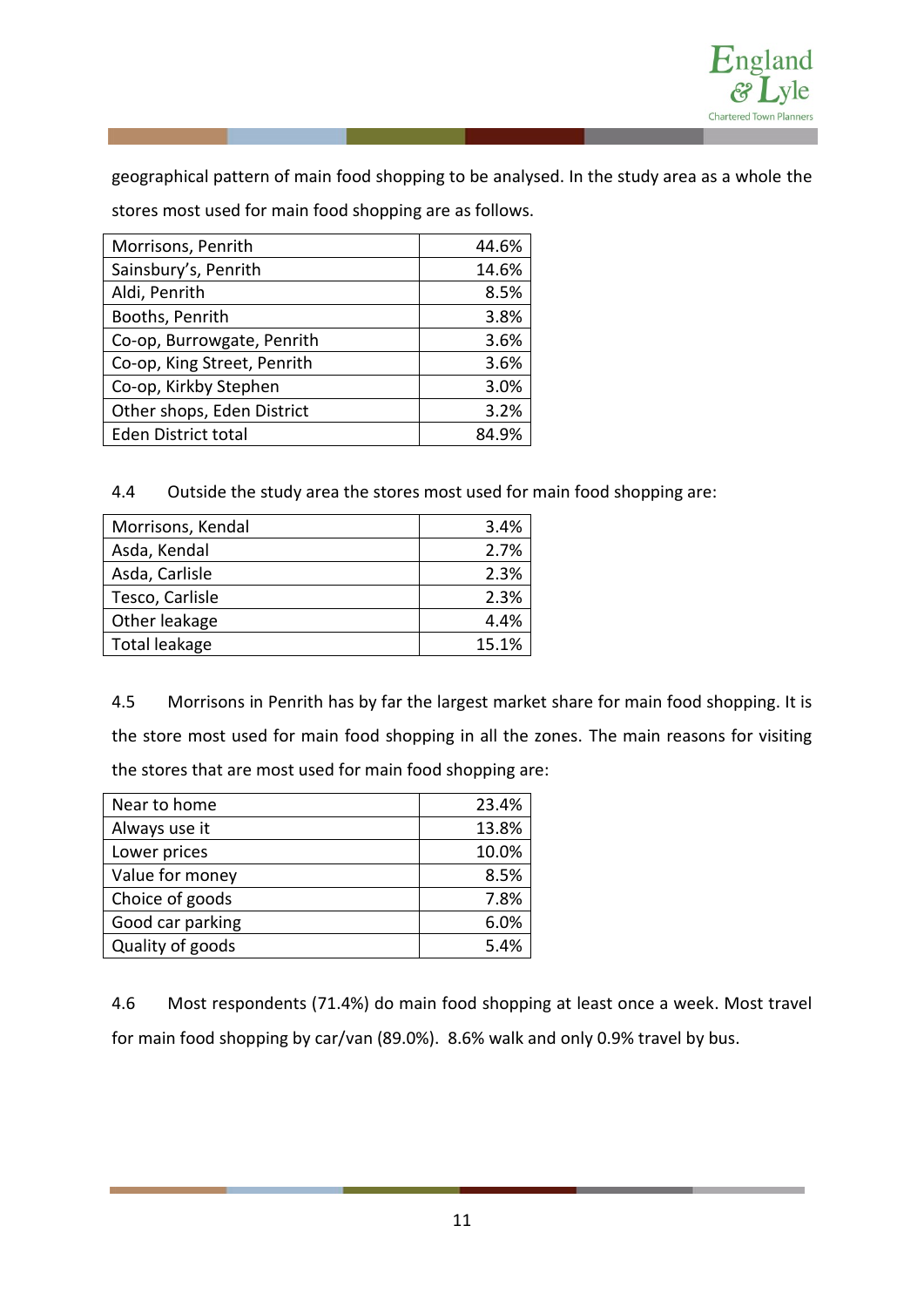

4.7 Respondents were asked if they carried out other activities on their last main food and grocery shopping trip. 47% said they make linked trips. The activities carried out are as follows.

| Non-food shopping                       | 23.2% |
|-----------------------------------------|-------|
| Leisure activities                      | 11.8% |
| Using services (bank, post office, etc) | 8.6%  |
| Visiting friends/relatives              | 3.2%  |
| <b>Buying petrol</b>                    | 2.4%  |
| Going for food/drinks                   | 2.2%  |
| Other food shopping                     | 2.1%  |

4.8 69% of linked trips are to Penrith town centre. 4.5% of respondents said they use Internet shopping/home delivery for their main food shop.

# **Top-up Food Shopping**

4.9 Overall respondents said they spend 70% of their food and grocery shopping on main food shopping and 30% on top-up food shopping. The shops most used for top-up food shopping are listed below. The figures have again been adjusted to exclude 'don't knows' and those who don't do top-up food shopping.

| Morrisons, Penrith          | 13.5% |
|-----------------------------|-------|
| Sainsbury's, Penrith        | 8.6%  |
| Aldi, Penrith               | 3.2%  |
| Booths, Penrith             | 5.5%  |
| Co-op, Burrowgate, Penrith  | 4.9%  |
| Co-op, King Street, Penrith | 7.8%  |
| Other shops, Penrith        | 11.6% |
| Kirkby Stephen              | 9.9%  |
| Appleby                     | 12.7% |
| Alston                      | 3.9%  |
| Other shops, Eden District  | 14.0% |
| Shops outside Eden District | 4.4%  |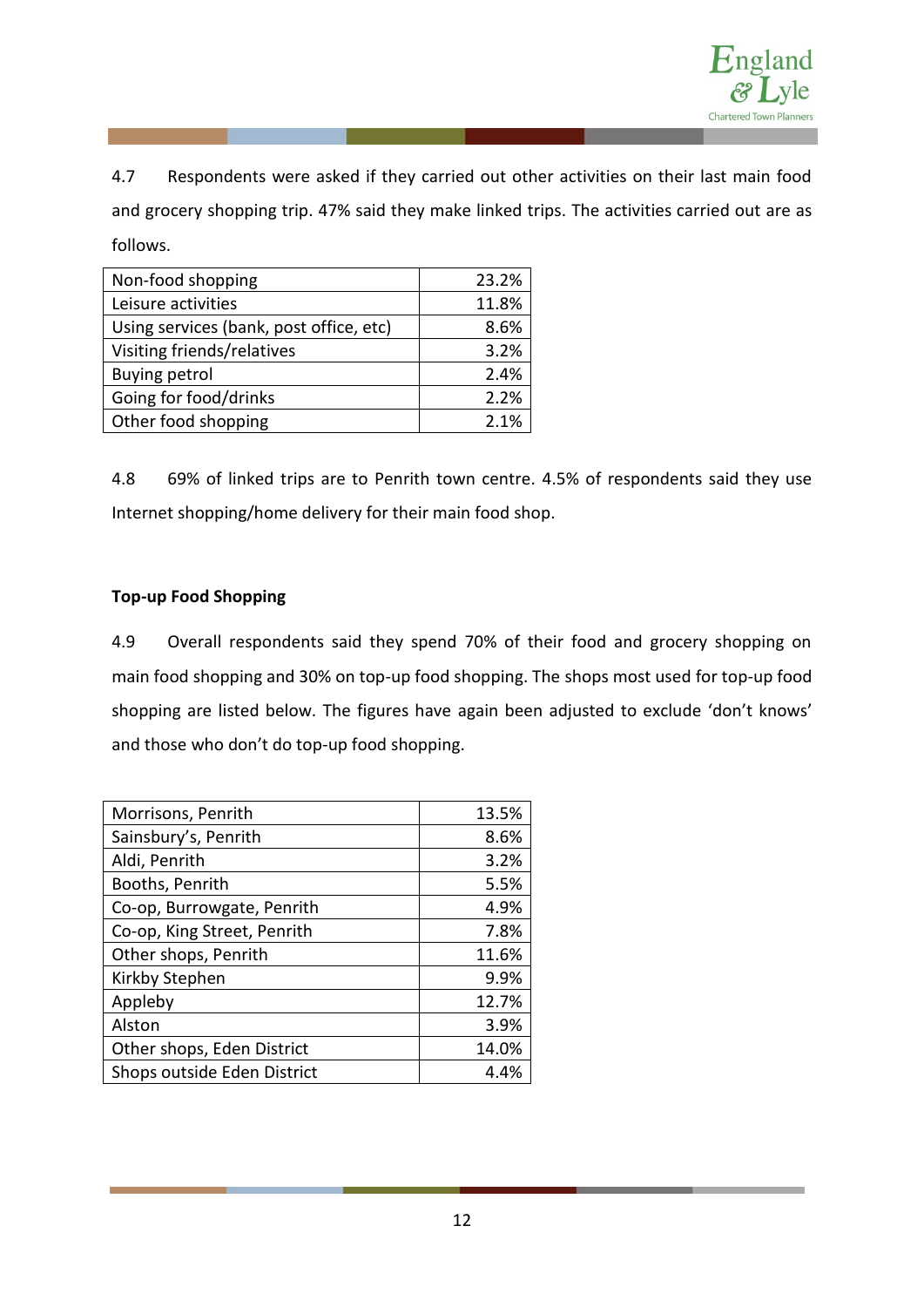

## **Non-Food Shopping**

4.10 Respondents were asked a series of questions about their patterns of non-food shopping. They were asked which shopping centre or other location they normally use to buy different types of non-food goods. We have aggregated the responses across all the non-food categories and expressed the combined results as percentage market shares.

| Percent                          | Non-Food     |
|----------------------------------|--------------|
|                                  | Market Share |
| Penrith town centre              | 39.7%        |
| Sainsbury's, Penrith             | 1.9%         |
| Morrisons, Penrith               | 3.6%         |
| Penrith out-of-centre            | 3.1%         |
| Appleby                          | 3.3%         |
| Kirkby Stephen                   | 1.8%         |
| Alston                           | 0.4%         |
| <b>Study Area Total</b>          | 53.8%        |
| Carlisle                         | 27.3%        |
| Kendal                           | 5.4%         |
| Newcastle                        | $0.9\%$      |
| Metro Centre                     | 0.8%         |
| Hexham                           | 0.5%         |
| Other centres outside study area | 11.3%        |

4.11 Penrith town centre is the dominant centre for non-food shopping in the study area. Including shopping in Sainsbury's and Morrisons and out-of-centre stores Penrith is the centre most used by 48% of residents. Carlisle is also well used for non-food shopping. Appleby has a small market share but Kirkby Stephen and Alston are not used to a great extent for non-food shopping. 39% of respondents said they do some form of Internet or electronic shopping.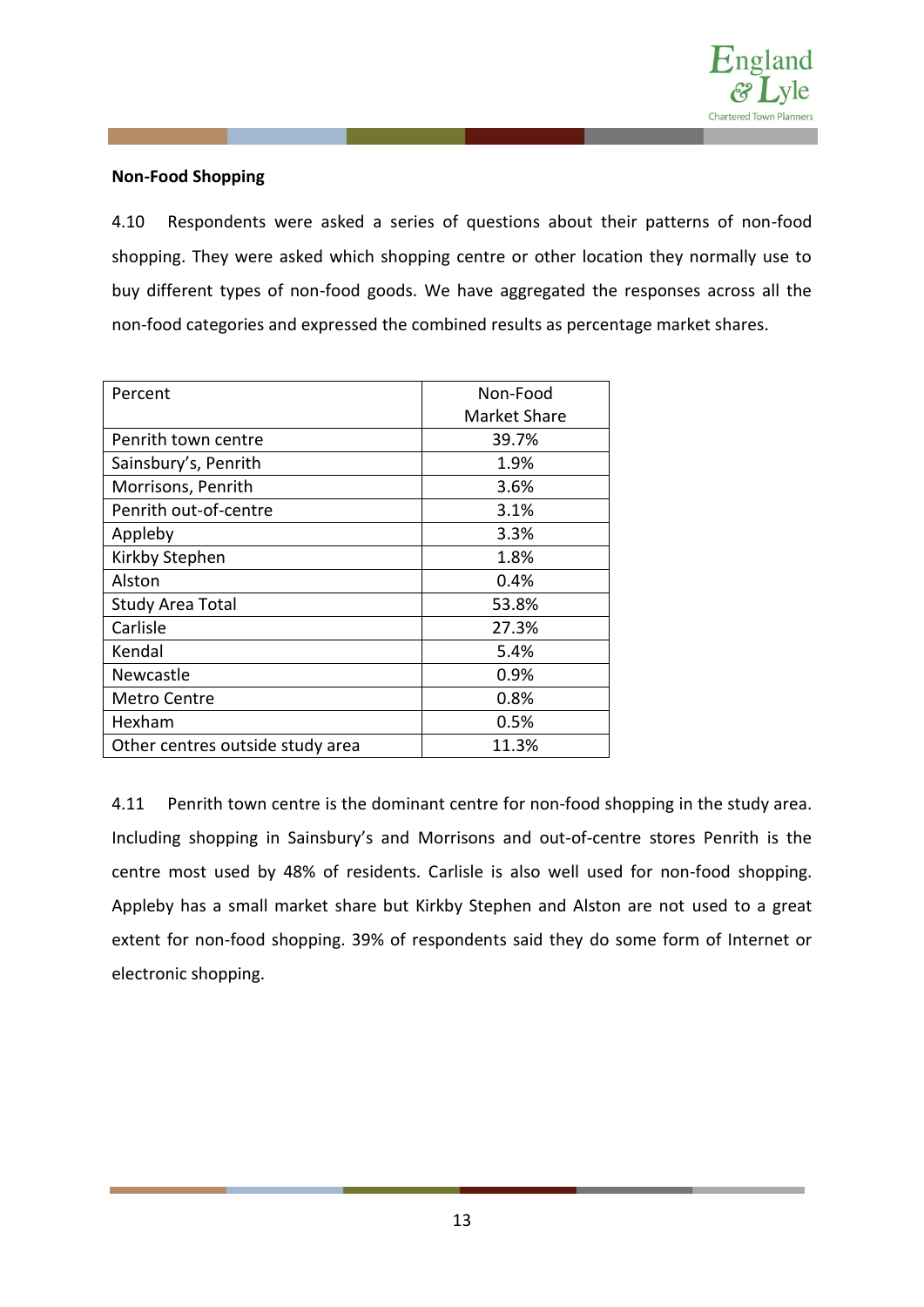

#### **5. CATCHMENT AREAS**

## **Analysis of Market Shares**

5.1 The household survey data on main food shopping and shopping for clothes/footwear provides an appropriate basis for defining the catchment areas of the town centres in Eden District. The data are summarised in the following tables.

| <b>Main food shopping</b> | Zone 1  | Zone 2   | Zone 3     | Zone 4   | Zone 5 |
|---------------------------|---------|----------|------------|----------|--------|
|                           | Penrith | Alston   | Appleby/   | Rural    | Rural  |
|                           | ℅       | %        | K. Stephen | south    | West   |
|                           |         |          | %          | %        | %      |
| Morrisons, Penrith        | 52.0    | 40.4     | 24.2       | 36.4     | 63.3   |
| Sainsbury's, Penrith      | 15.8    | 14.0     | 12.9       | 21.8     | 9.0    |
| Aldi, Penrith             | 5.0     | 6.8      | 6.5        | 14.3     | 10.8   |
| Booths, Penrith           | 6.2     | 4.0      | 1.1        | 3.4      | 3.7    |
| Co-op, Appleby            | 0       | $\Omega$ | 4.8        | $\Omega$ | 0      |
| Co-op, Kirkby Stephen     | 0       | $\Omega$ | 13.5       | $\Omega$ | 0      |
| Co-op, Alston             | 0       | 2.5      | 0          | $\Omega$ | 0      |
| elsewhere                 | 21.0    | 32.3     | 37.0       | 24.1     | 13.2   |

| <b>Clothes and footwear</b> | Zone 1  | Zone 2 | Zone 3     | Zone 4 | Zone   |
|-----------------------------|---------|--------|------------|--------|--------|
|                             | Penrith | Alston | Appleby/   | Rural  | 5Rural |
|                             | %       | %      | K. Stephen | south  | West   |
|                             |         |        | %          | %      | %      |
| Penrith town centre         | 13.4    | 11.7   | 10.9       | 25.3   | 20.4   |
| Appleby town centre         | 0       | 0      | 1.7        | 0      | 0      |
| Carlisle                    | 64.2    | 55.6   | 44.3       | 42.1   | 46.5   |
| Kendal                      | 1.5     | 0      | 19.4       | 18.1   | 0.8    |
| elsewhere                   | 20.9    | 32.7   | 23.7       | 14.5   | 32.3   |

5.2 The main food shopping patterns show that the stores in Penrith draw trade from all the zones and have the dominant market share in all the zones. The stores in Appleby and Kirkby Stephen draw their trade only from the Appleby/Kirkby Stephen zone, and in Alston all the trade is from the Alston zone.

5.3 In clothes and footwear shopping Carlisle is the centre most used in all the zones but Penrith town centre also has a large market share. Other than Carlisle, Penrith is the centre most used in all the zones except the Kirkby Stephen zone where Kendal is more popular.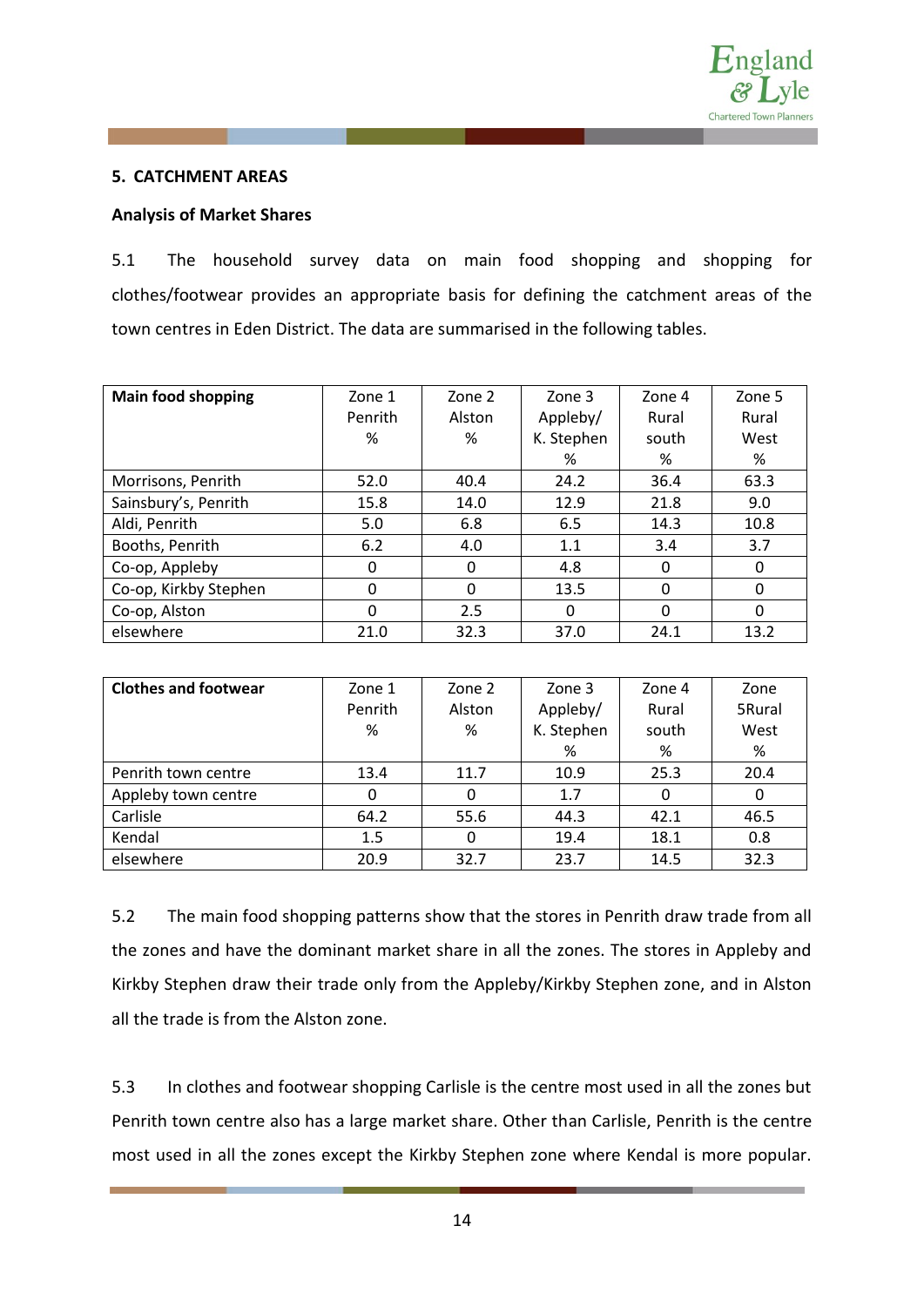

Penrith has a relatively high market share among residents of the rural south and west zones. Appleby draws trade only from the Appleby/Kirkby Stephen zone.

## **Definition of Catchment Areas**

5.4 On the basis of the household survey shopping patterns we conclude that the catchment area of Penrith should comprise all five zones in the study area. For the purposes of the capacity analysis Penrith's market share should be the total of its trade from all the zones. Alston only draws trade from the local area and its catchment area should be defined as Zone 2. Appleby draws all of its trade from Zone 3 and its catchment area should be defined as that portion of Zone 3 that surrounds Appleby (and excludes Kirkby Stephen). That area corresponds with postcode sector CA16 6. Kirkby Stephen also draws all of its trade from Zone 3 and its catchment area should be defined as that portion of Zone 3 that surrounds Kirkby Stephen (and excludes Appleby). That area corresponds with postcode sector CA17 4.

5.5 The catchment areas are shown on the map in Figure 2. Alston, Appleby and Kirkby Stephen have discrete catchments that do not overlap. Each of these catchment areas falls within the wider catchment of Penrith which has a wider role in the retail hierarchy.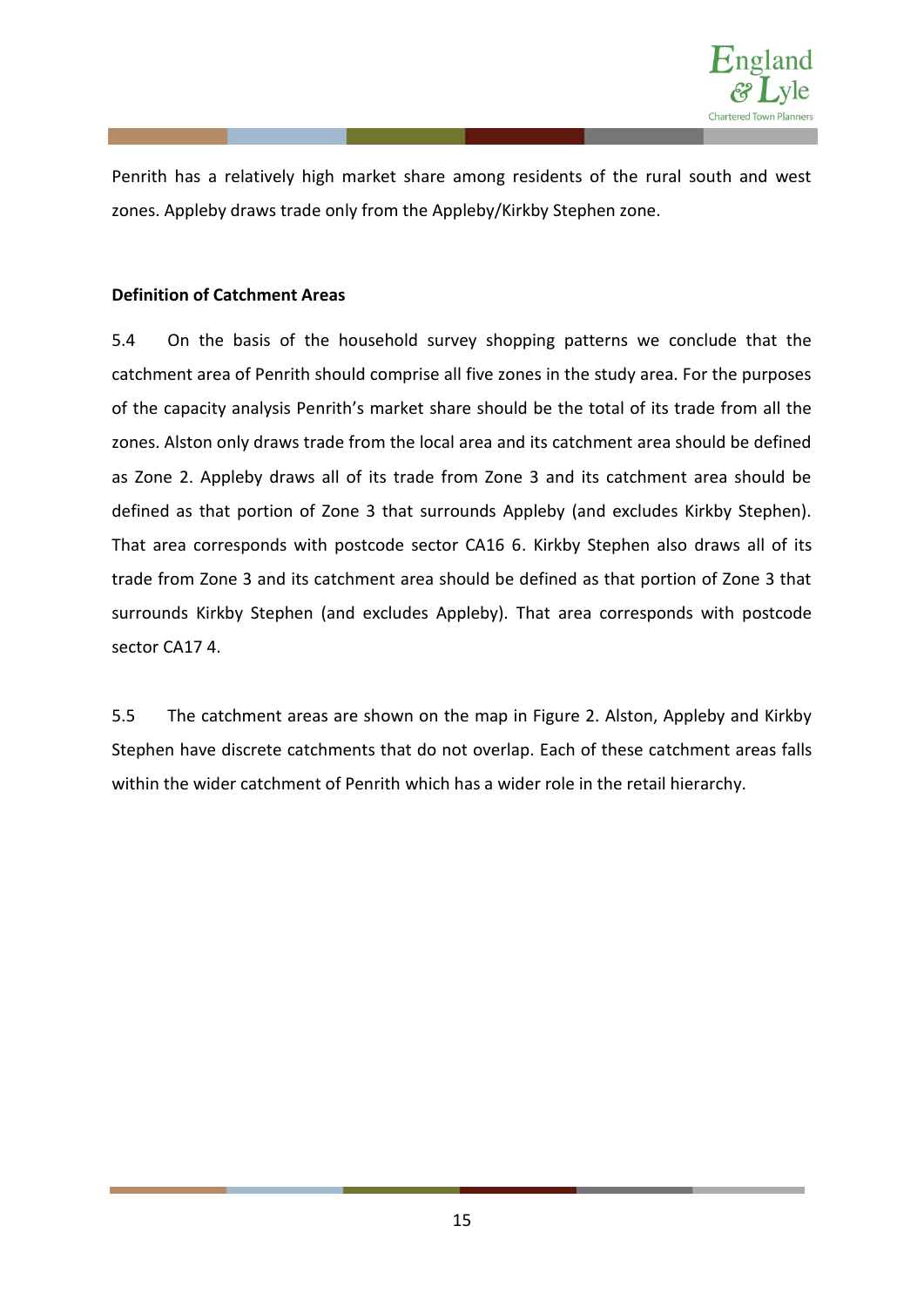

#### **6. EXPENDITURE ANALYSIS**

#### **Existing Population and Expenditure**

6.1 England & Lyle have obtained a Pitney Bowes AnySite Report on retail expenditure within the study area. The latest AnySite Reports use a 2011 expenditure base in 2011 prices. The report shows usually resident population and retail expenditure per head in each zone in convenience and comparison goods in 2011. The zones are combinations of postcode sectors. The 2011 base data are shown in Appendix 4 for convenience and comparison goods separately. Average expenditure for each zone is calculated using data for postcode sectors. The total population in the study area in 2011 was 48,971. This is a projected figure. It is lower than the recorded total of usual residents in Eden District the 2011 Census of 52,564. The Pitney Bowes expenditure data is based on postcodes and there is no reliable method of breaking down the Census data by postcode. Therefore, in Appendix 4 we have scaled up the population estimates for zones to the 2011 Census total.

6.2 The table below shows the adjusted populations in 2011 for the study area, which is also the catchment area population for Penrith, and populations of the other catchment areas (rounded).

| <b>Catchment Area Populations</b> | 2011   |
|-----------------------------------|--------|
| Penrith                           | 52,560 |
| Alston                            | 8,880  |
| Appleby                           | 6,740  |
| Kirkby Stephen                    | 5.240  |

6.3 Average expenditure per person in the study area as a whole on convenience goods in 2011 was £1,919 per annum which is 1.3% higher than the UK average. Convenience spending is relatively high in the Penrith, Rural South and Rural West zones, and relatively low in the Alston zone. Average expenditure per person in the study area as a whole on comparison goods in 2011 was £2,824 per annum which is 5.6% lower than the UK average.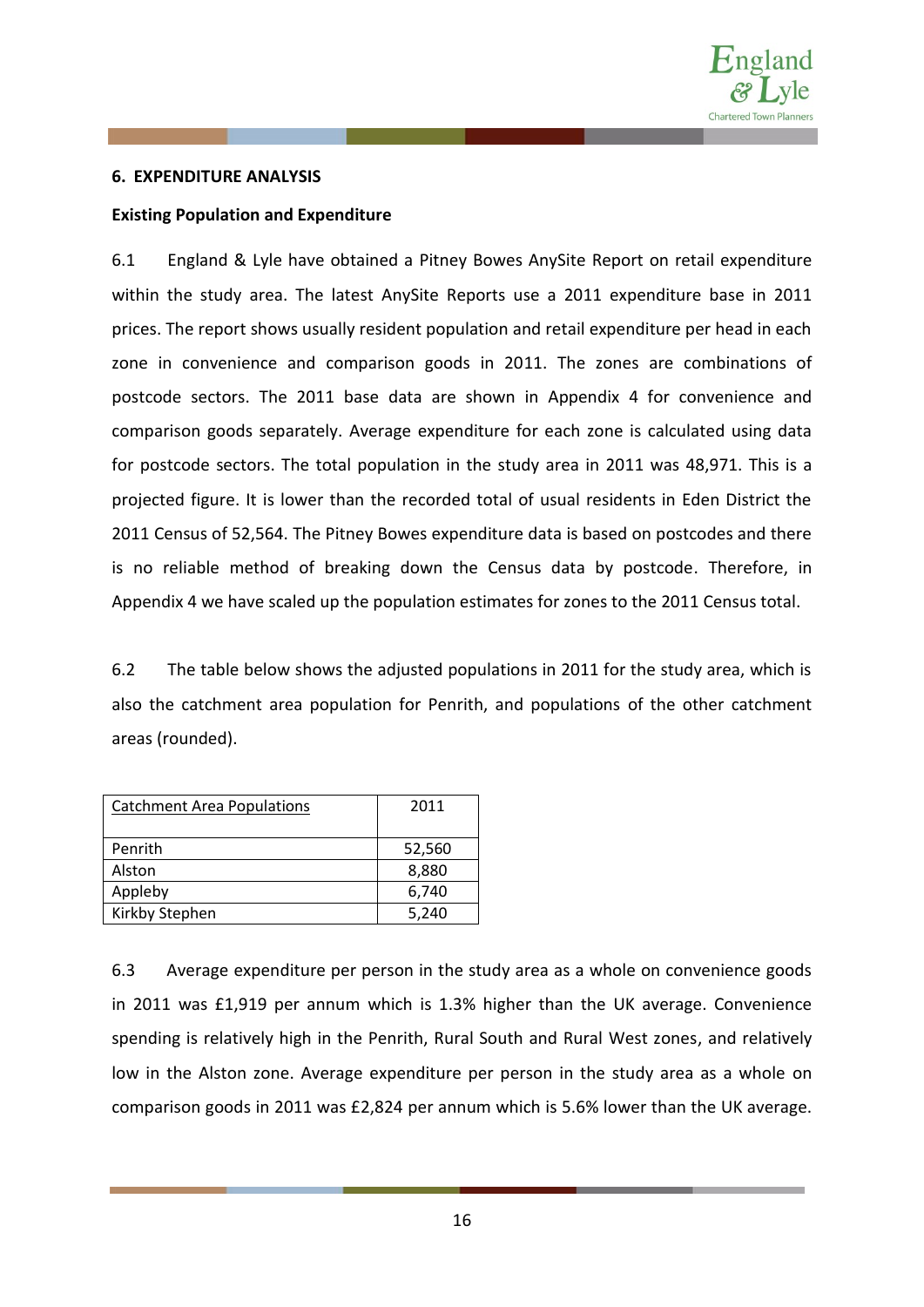

Comparison spending is relatively high in the Rural South and Rural West zones, and again relatively low in the Alston zone.

6.4 Expenditure per person by zone has to be adjusted to exclude spending on non-store retail sales such as Internet shopping. Data is available on existing and projected non-store retail sales in Pitney Bowes Retail Expenditure Guide 2013/2014 (August 2013). In convenience goods the proportion of non-store retail sales in 2011 was 2.5% of all spending. This is an adjusted figure that excludes Internet shopping for goods that are sourced from supermarkets and represent part of the turnover of those supermarkets. In comparison goods the proportion of non-store retail sales was 13.1%.

| 6.5 |  | Total expenditure in 2011 excluding non-store retail sales is shown below. |
|-----|--|----------------------------------------------------------------------------|
|-----|--|----------------------------------------------------------------------------|

| Catchment Area Expenditure, 2011 | Convenience | Comparison |
|----------------------------------|-------------|------------|
| Penrith                          | £98.4m      | £129.0m    |
| Alston                           | £15.4m      | £21.3m     |
| Appleby                          | £12.7m      | £16.5m     |
| Kirkby Stephen                   | E9.7m       | £13.3m     |

## **Population and Expenditure Forecasts**

6.6 Population forecasts for the study area are based on the ONS 2010-based subnational population projections for Eden District. The forecast years are 2013, 2018, 2023 and 2031. The population of Eden District is forecast to increase as follows.

| 2011 | 52,564 |
|------|--------|
| 2013 | 53,000 |
| 2018 | 54,000 |
| 2023 | 55,000 |
| 2031 | 56,000 |

6.7 The catchment area populations are projected to increase pro rata to the total population of the study area. The detailed figures are shown in Appendix 5A.

| $\overline{\phantom{0}}$<br>Area<br>- - - - - - -<br><u>д</u><br>ا دا ا<br>.<br>J٥ | 201<br>ᅀᅛᆂ | າດ4.<br>د⊥∪∠ | 2018<br>∠∪⊥∪<br>_____ | 2023 | nona<br>∠ບບ⊥ |
|------------------------------------------------------------------------------------|------------|--------------|-----------------------|------|--------------|
|                                                                                    |            |              |                       |      |              |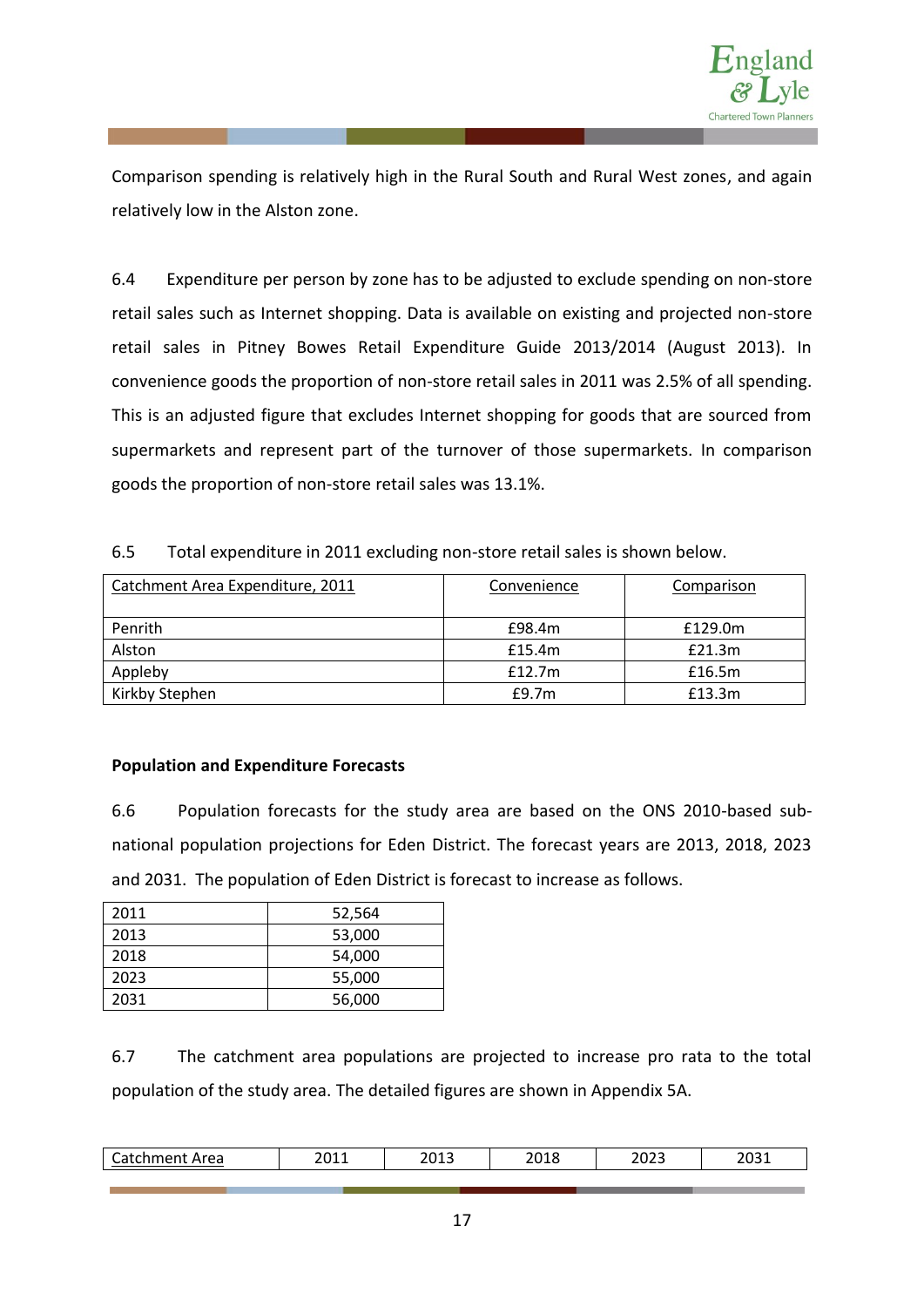

| Populations    |        |        |        |        |        |
|----------------|--------|--------|--------|--------|--------|
| Penrith        | 52,560 | 53,000 | 54,000 | 55,000 | 56,000 |
| Alston         | 8,880  | 8,950  | 9,120  | 9,300  | 9,460  |
| Appleby        | 6,740  | 6,790  | 6,920  | 7,050  | 7,180  |
| Kirkby Stephen | 5,240  | 5,290  | 5,390  | 5,490  | 5,590  |

6.8 Expenditure has been projected forward to 2031 using forecasts in the Pitney Bowes Retail Expenditure Guide, August 2013. The retail expenditure growth rates are based on forecasts made by Oxford Economics. The Retail Expenditure Guide states:

"Oxford Economics' forecasts from the UK consumer spending model are forecasts consistent with past trends, but are also based upon expected changes in other economic variables of interest according to historic relationships."

They are to be preferred to purely trend-based forecasts.

6.9 The average annual forecast growth rates are as follows:

| Expenditure Growth | Convenience goods | Comparison goods |
|--------------------|-------------------|------------------|
| 2011-18            | 0.6%              | 3.6%             |
| 2018-23            | $0.8\%$           | 3.7%             |

6.10 The forecasts indicate a significantly greater growth in expenditure in comparison goods than in convenience goods. They also suggest that in comparison goods the rate of growth will be slightly higher in the longer term. For the purposes of the expenditure forecasts in this study, taking the time period of the Local Plan, we assume that the growth rates to 2023 in convenience and comparison goods will continue to 2031.

6.11 The expenditure forecasts have to be adjusted to exclude non-store retail sales. Nationally it is forecast that non-store retail sales will increase during the next ten years than stabilise. The forecasts are shown below.

| Proportion of Spending on    | 2011  | 2013  | 2018  | 2023  | 2031  |
|------------------------------|-------|-------|-------|-------|-------|
| Non-Store Retail Sales       |       |       |       |       |       |
|                              |       |       |       |       |       |
| Convenience Goods (adjusted) | 2.5%  | 2.7%  | 2.9%  | 3.0%  | 3.0%  |
| <b>Comparison Goods</b>      | 13.1% | 15.1% | 17.1% | 17.6% | 17.6% |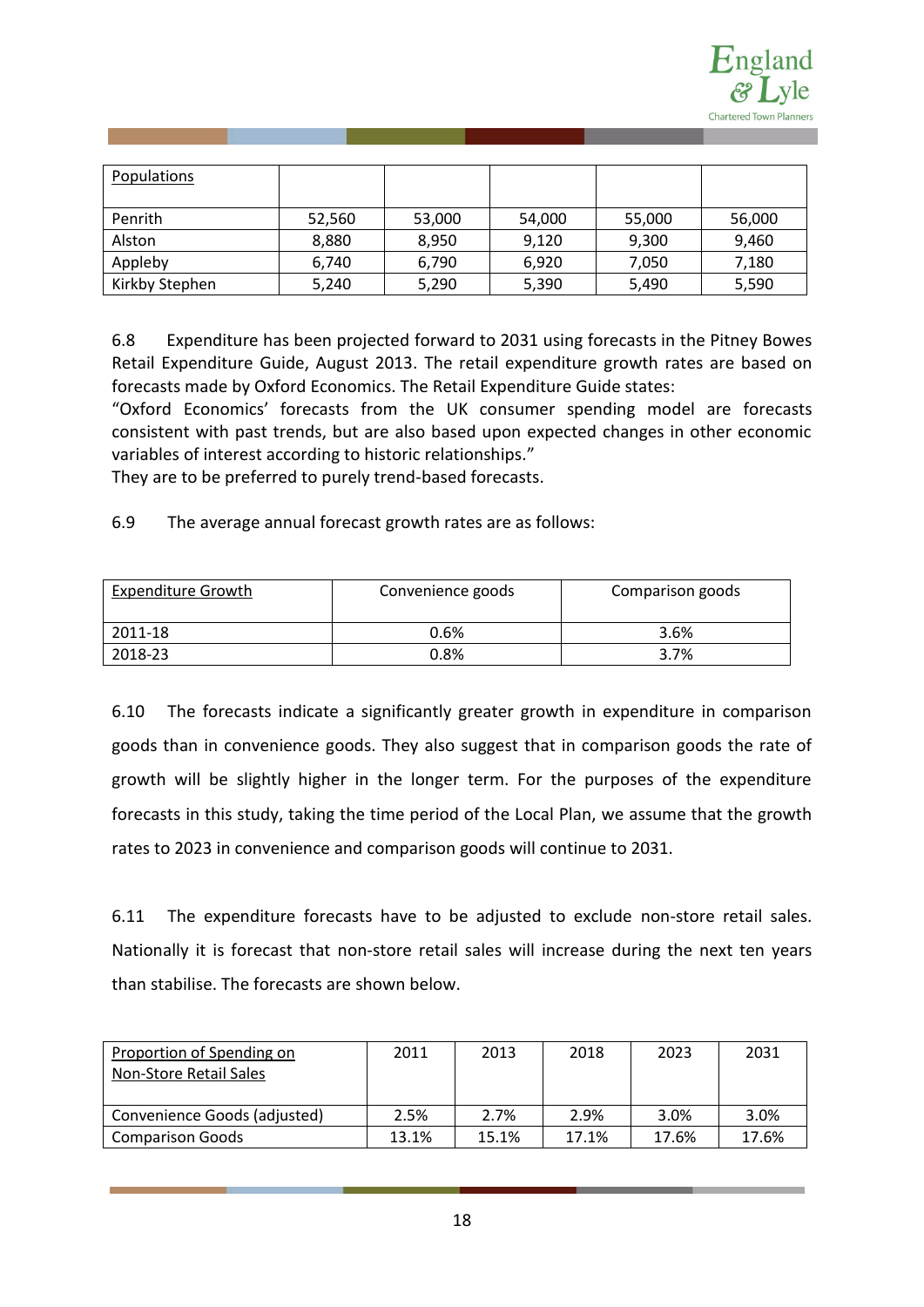

6.12 The population forecasts for each catchment area have been combined with retail expenditure per person by zone (adjusted to exclude non-store retail sales) in future years to forecast total expenditure in the study area. Details are shown in Appendix 5B for convenience goods and Appendix 5C for comparison goods.

## 6.13 The expenditure forecasts for each catchment area are summarised below.

| Penrith catchment<br>Area (£ million) | 2011   | 2013   | 2018   | 2023   | 2031   |
|---------------------------------------|--------|--------|--------|--------|--------|
| Convenience Goods                     | 98.35  | 100.15 | 104.92 | 111.10 | 120.56 |
| <b>Comparison Goods</b>               | 128.99 | 136.39 | 161.93 | 196.59 | 267.68 |

| Alston catchment<br>Area (£ million) | 2011  | 2013  | 2018  | 2023  | 2031  |
|--------------------------------------|-------|-------|-------|-------|-------|
| <b>Convenience Goods</b>             | 15.40 | 15.68 | 16.42 | 17.40 | 18.88 |
| <b>Comparison Goods</b>              | 21.29 | 22.50 | 26.72 | 32.45 | 44.18 |

| Appleby catchment<br>Area (£ million) | 2011  | 2013  | 2018  | 2023  | 2031  |
|---------------------------------------|-------|-------|-------|-------|-------|
| <b>Convenience Goods</b>              | 12.73 | 12.96 | 13.58 | 14.39 | 15.61 |
| <b>Comparison Goods</b>               | 16.52 | 17.46 | 20.74 | 25.19 | 34.29 |

| Kirkby Stephen<br>Catchment Area<br>(£ million) | 2011  | 2013  | 2018  | 2023  | 2031  |
|-------------------------------------------------|-------|-------|-------|-------|-------|
| <b>Convenience Goods</b>                        | 9.67  | 9.85  | 10.32 | 10.93 | 11.86 |
| <b>Comparison Goods</b>                         | 12.60 | 13.32 | 15.81 | 19.21 | 26.15 |

#### **Survey-based Turnover Estimates**

6.14 The household survey results have been analysed to show where people mostly shop for convenience and comparison goods in 2013. The tables in Appendix 6 give details of market shares of centres and stores which are combined with the expenditure estimates for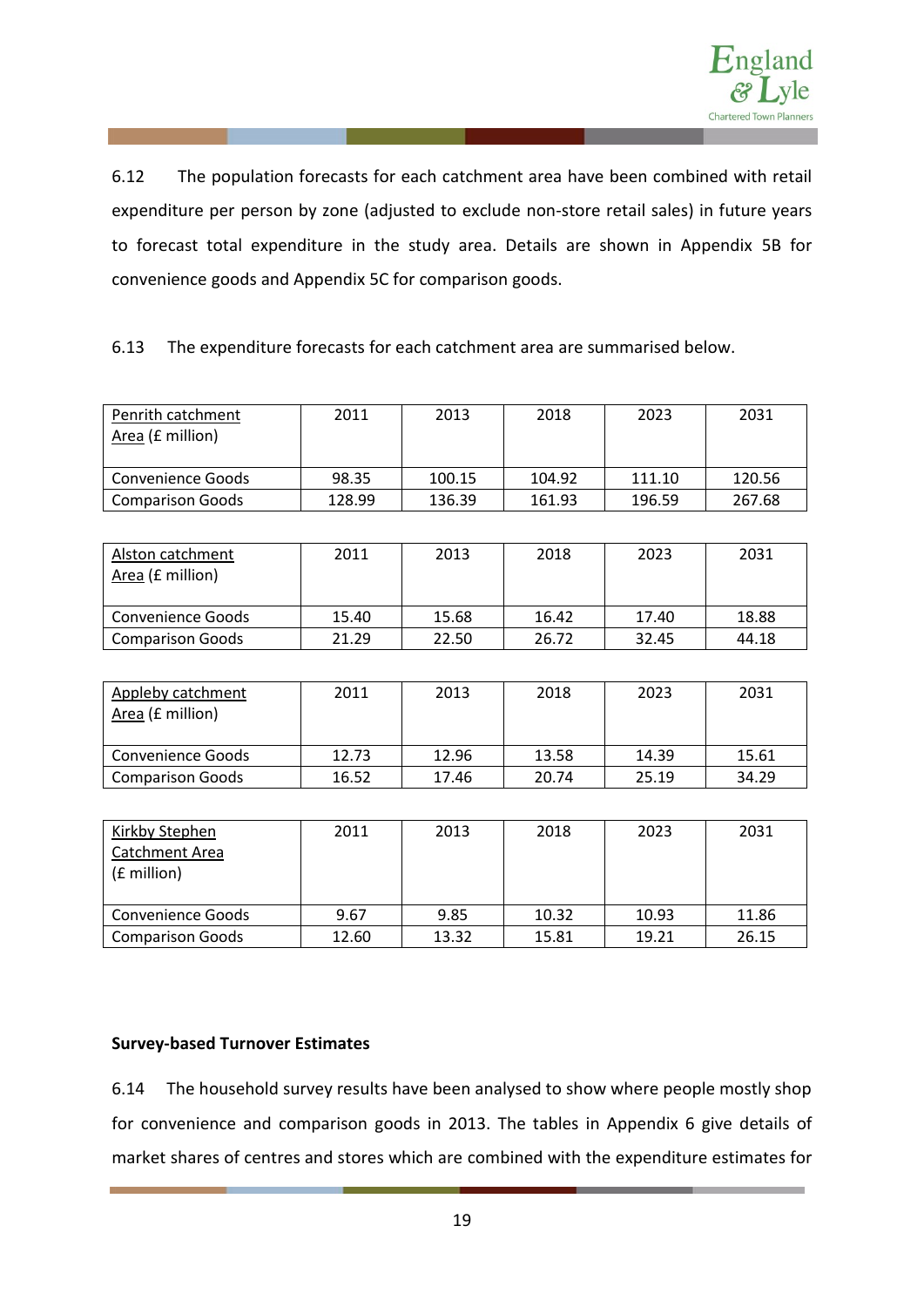

2013 to estimate the turnovers of centres. In the case of convenience goods turnover is estimated for main food shopping and top-up food shopping in Appendix 6A and an overall convenience turnover is calculated for each store/centre. Estimates are made of surveybased comparison goods expenditure in Appendix 6B.

#### **Visitor Spending**

6.15 The turnover estimates in Appendix 6 are for spending by Eden residents only. To obtain the total turnover of centres and stores it is necessary to add spending by visitors. An analysis has been made of visitor expenditure in centres in Eden District based on the Council's STEAM model, a tool that has been specially developed to analyse tourism data including spending by those visiting an area. Data is available on spending on shopping in Eden District in 2012 for day visitors and staying visitors. A breakdown is not given between convenience and comparison goods spending but we use the same assumptions as in the 2008 Retail Study, as follows:

- Spending by day visitors will be predominantly on comparison goods, say 90%, with just 10% on convenience goods.
- Spending by staying visitors will be mostly on comparison goods (75%) but with some spending on convenience goods by those self-catering (25%).

6.16 The estimates of visitor spending are shown in Appendix 6C. In Appendix 6D the figures of turnover from residents and spending by visitors are added to derive estimates of total turnover in centres and stores. It is assumed that the visitor spending will be distributed between centres and stores directly in proportion to the turnover from residents.

| Total Turnover 2013 (£m) | Convenience | Comparison |
|--------------------------|-------------|------------|
|                          | goods       | goods      |
| Penrith town centre      | 12.90       | 68.04      |
| Morrisons, Penrith       | 36.89       | 6 17       |

## 6.17 The estimated overall turnovers of centres and stores are shown below.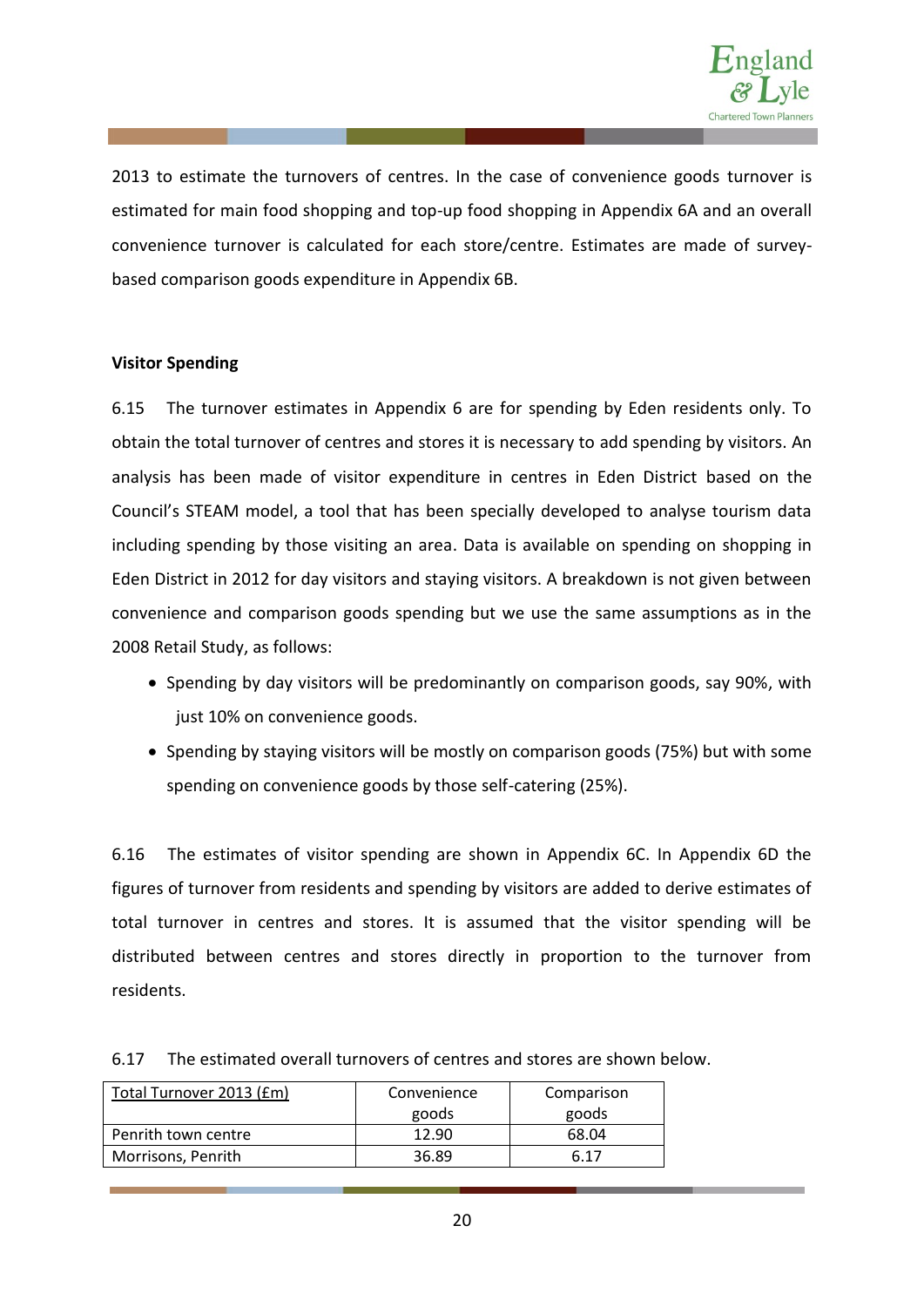

| Sainsbury's, Penrith       | 13.39 | 3.26  |
|----------------------------|-------|-------|
| Aldi, Penrith              | 7.23  |       |
| Booths, Penrith            | 4.51  |       |
| Penrith out-of-centre      |       | 5.32  |
| Appleby                    | 3.99  | 5.66  |
| Kirkby Stephen             | 5.31  | 3.08  |
| Alston                     | 1.22  | 0.69  |
| Other shops, Eden District | 6.74  | -     |
| <b>Eden District Total</b> | 92.15 | 92.21 |

## **Trading Performance of Centres**

6.18 It is possible to compare the estimated actual turnovers of the supermarkets in Penrith with their company average or benchmark turnovers to assess the extent to which stores are 'over-trading'. The benchmark turnovers are from Verdict 2012 in 2011 prices.

|                  | Net floorspace<br>Sq.m. | Sales density<br>£ per sq.m. | <b>Benchmark</b><br>turnover | Survey-based<br>turnover |
|------------------|-------------------------|------------------------------|------------------------------|--------------------------|
| <b>Morrisons</b> | 2,458                   | £12,737                      | £31.3m                       | £43.1m                   |
| Sainsbury's      | 2,590                   | £11,818                      | £30.6m                       | £16.7m                   |
| Aldi             | 710                     | £6,892                       | E4.9m                        | E7.2m                    |
| <b>Booths</b>    | 1,858                   | £9,100                       | £16.9m                       | £4.6m                    |

6.19 The household survey data suggests that Morrisons is over-trading at more than a third above its benchmark level. This is very similar to the position we found in the 2008 Retail Study and it shows that Morrisons has maintained its strong trading position despite the opening of Sainsbury's in Penrith. Aldi also appears to be over-trading. The Sainsbury's and Booths stores appear to be performing well below their company average level.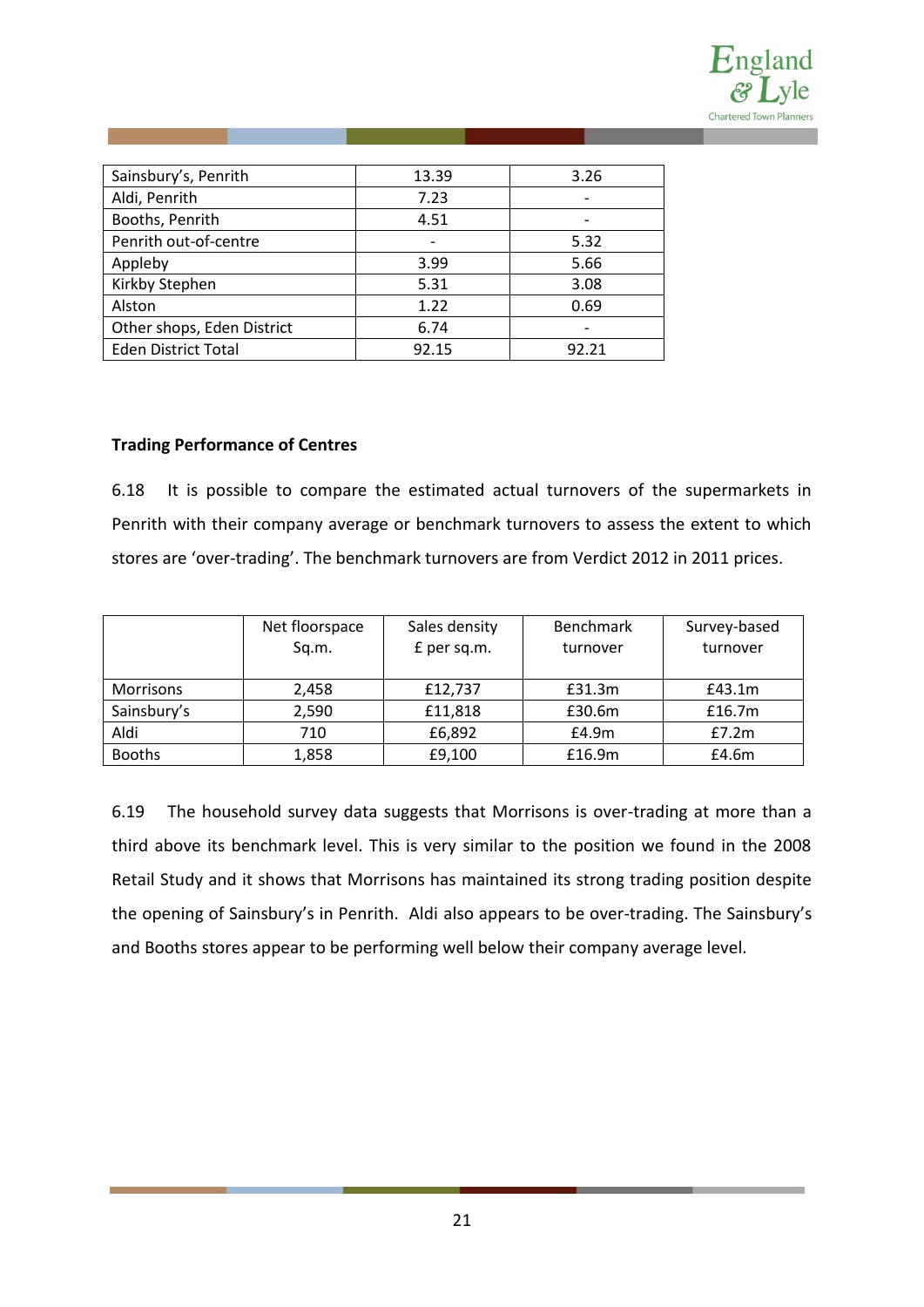

## **7. RETAIL CAPACITY**

## **Leakage and Trade Retention**

7.1 Comparing the estimates of expenditure and turnover drawn from residents in each catchment area enables an assessment to be made of leakage from each area.

| <b>CONVENIENCE GOODS</b><br>2013 (by catchment) | Expenditure<br>from residents<br>(fm) | Turnover<br>from residents<br>(fm) | Leakage<br>(fm) | Leakage<br>(% of<br>spending) |
|-------------------------------------------------|---------------------------------------|------------------------------------|-----------------|-------------------------------|
| Penrith                                         | 100.15                                | 71.73                              | 28.42           | 28%                           |
| Alston                                          | 15.68                                 | 1.17                               | 14.51           | 93%                           |
| Appleby                                         | 12.96                                 | 3.82                               | 9.14            | 71%                           |
| Kirkby Stephen                                  | 9.85                                  | 5.08                               | 4.77            | 48%                           |

| <b>COMPARISON GOODS</b><br>2013 (by catchment) | Expenditure<br>from residents<br>(fm) | Turnover<br>from residents<br>(fm) | Leakage<br>(fm) | Leakage<br>(% of<br>spending) |
|------------------------------------------------|---------------------------------------|------------------------------------|-----------------|-------------------------------|
| Penrith                                        | 136.39                                | 65.87                              | 70.52           | 52%                           |
| Alston                                         | 22.50                                 | 0.55                               | 21.95           | 98%                           |
| Appleby                                        | 17.46                                 | 4.50                               | 12.96           | 74%                           |
| Kirkby Stephen                                 | 13.32                                 | 2.45                               | 10.87           | 82%                           |

7.2 The Penrith catchment area has the lowest level of leakage in relative terms in both convenience and comparison goods but in absolute terms there are significant amounts of leakage of expenditure from the Penrith area as shown by the household survey data, particularly in comparison goods. The Alston catchment area has the highest levels of leakage in relative terms, in both convenience and comparison goods. Appleby and Kirkby Stephen catchment areas also have relatively high levels of leakage.

7.3 The extent to which expenditure is retained in each catchment area represents its market share or retention level or market share. These retention levels are used in the capacity analysis. In assessing future shopping need it is necessary to consider whether existing retention levels could change in the future. In the capacity analysis below an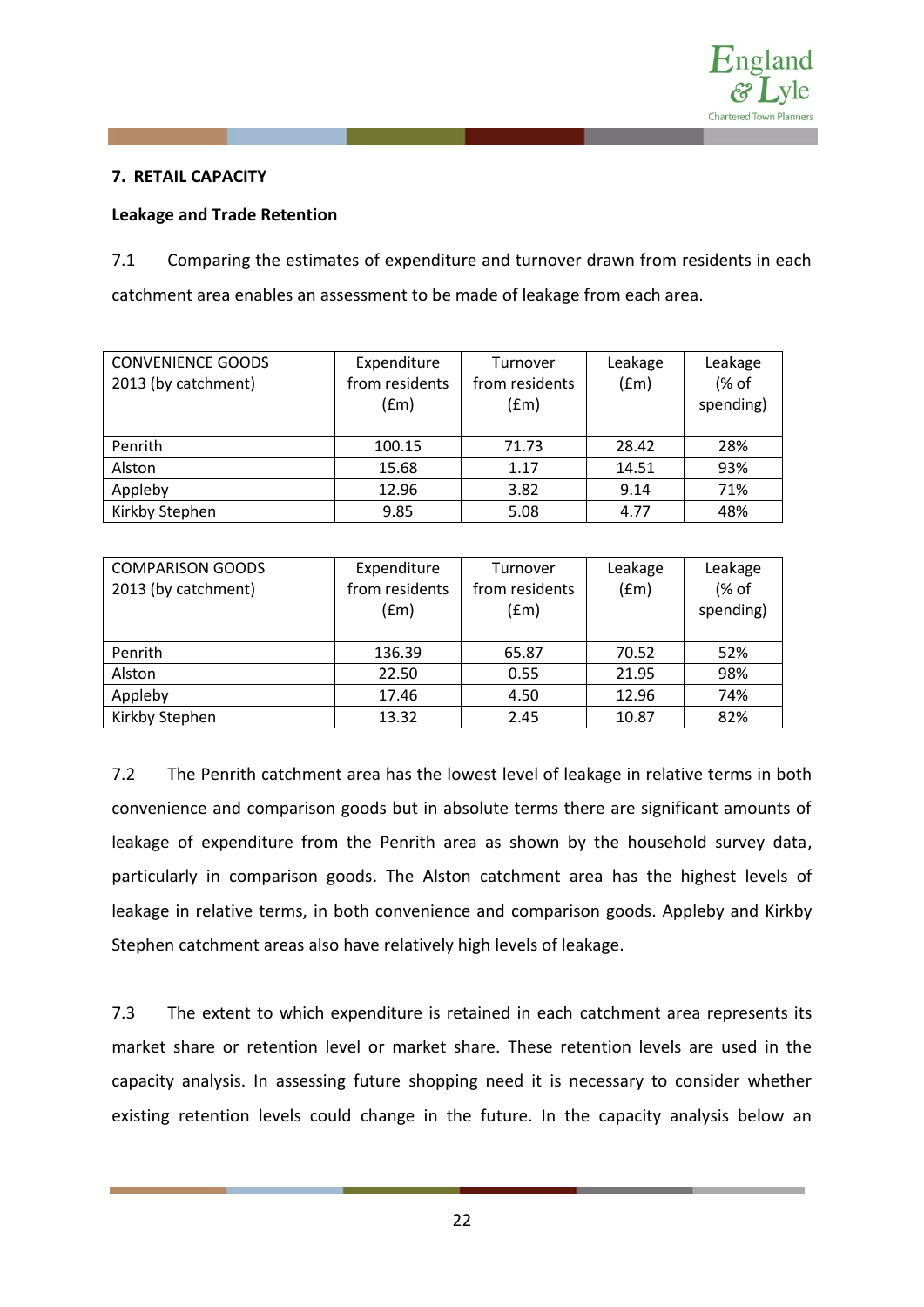

assessment is made of the potential for the retention levels to increase in the Penrith catchment area and for changes in retention levels in the other catchment areas.

## **Capacity Analysis**

7.4 Quantitative need is assessed based on the expenditure forecasts and the extent of trade retention within each catchment area. We have adopted a market-share approach to the capacity analysis for each centre. Expenditure in the base year 2013 in the catchment area is compared with the survey-based turnover in the centre. Capacity is assessed for the forecast years 2018 and 2023 and in the Local Plan period to 2031. The capacity analysis is carried out for convenience and comparison goods. The scope for new retail floorspace in each centre depends on expenditure growth and on the extent to which the retention level may increase in the future. Any potential for clawback of leakage will increase the retention level.

7.5 After assessing the potential for an increase in retention levels and the amount of expenditure retained, it is then necessary to allow for an increase in turnover in existing shops to reflect the trend towards improvement in sales productivity over time. This trend is particularly evident in comparison goods. The latest advice on these improvements from Pitney Bowes is that sales efficiency will increase by 0.4% per annum in convenience goods and 1.8% per annum in comparison goods.

7.6 Using the market share approach, future capacity must include the turnover of centres that comes from visitor spending in each catchment area. The retention level only takes account of residents spending but the future potential for retail development also needs to allow for trade that is drawn from outside the catchment area.

7.7 Subtracting the future turnover of existing shops from the amount of expenditure retained and adding spending from visitors gives the surplus capacity in each forecast year. An allowance would then normally be made for communities for new retail development but there are no committed retail developments to take into account in Penrith or

23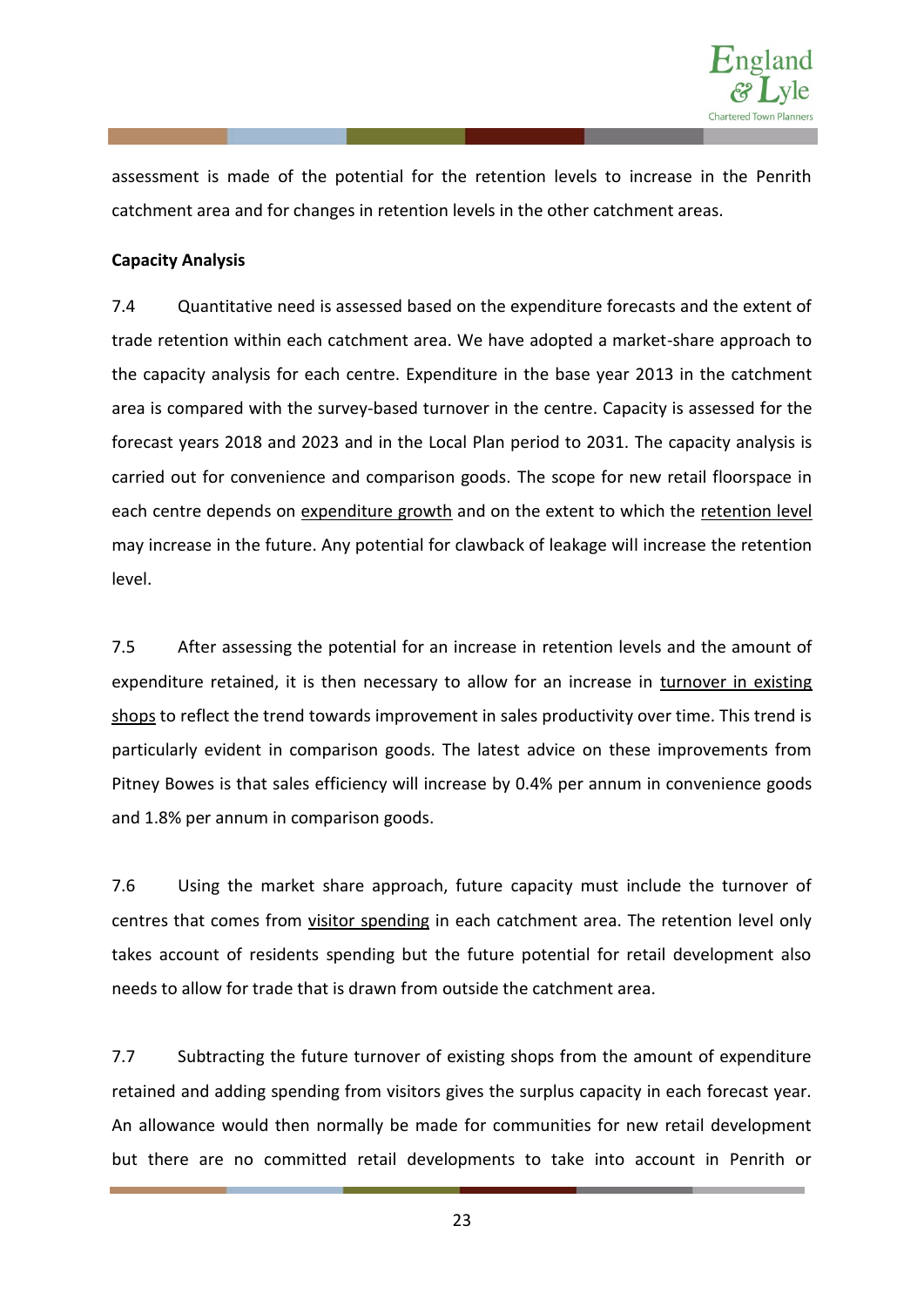

elsewhere following the completion of the Penrith New Squares development. Therefore the surplus capacity also represents the residual capacity in each catchment area.

7.8 The capacity analysis is shown in Appendix 7A for convenience goods and Appendix 7B for comparison goods.

#### **Penrith**

#### Convenience Goods

7.9 In the Penrith catchment area the retention level for convenience goods is assumed to remain at 72% following the development of the New Squares scheme and other recent developments such as the Booths supermarket. This retention level is applied to the expenditure forecasts to obtain the amount of expenditure retained. An allowance is then made for the future turnover of existing shops and turnover from visitor spending to derive surplus capacity. The surplus capacity is £5.7m in 2018, rising to £8.9m in 2023 and £13.6m in 2031.

#### Comparison Goods

7.10 In the Penrith catchment area the retention level for comparison goods is assumed to remain at its current level of 48% following the development of the New Squares scheme. This retention level is applied to the expenditure forecasts to obtain the amount of expenditure retained. An allowance is then made for the future turnover of existing shops and turnover from visitor spending to derive surplus capacity. The surplus capacity is £9.5m in 2018, rising to £20.2m in 2023 and £43.9m in 2031.

#### **Alston**

#### Convenience Goods

7.11 In the Alston catchment area the retention level for convenience goods is just 7% and it is assumed to remain at this level in future years. This retention level is applied to the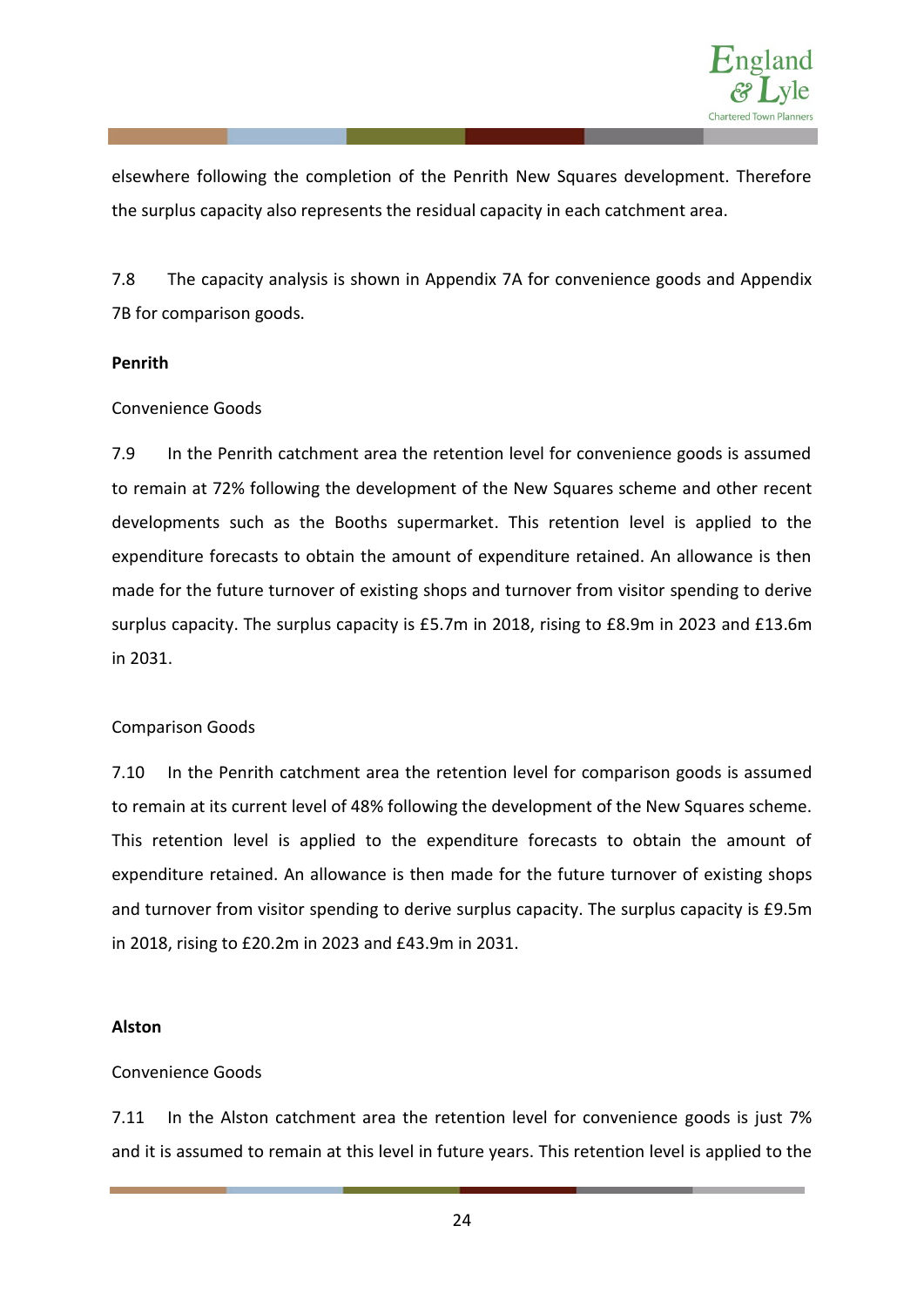

expenditure forecasts to obtain the amount of expenditure retained. An allowance is then made for the future turnover of existing shops and turnover from visitor spending to derive surplus capacity. There is no surplus capacity throughout the period to 2031.

## Comparison Goods

7.12 In the Alston catchment area the retention level for comparison goods is just 2% and it is assumed to remain at this level in future years. This retention level is applied to the expenditure forecasts to obtain the amount of expenditure retained. An allowance is then made for the future turnover of existing shops and turnover from visitor spending to derive surplus capacity. There is a very small surplus capacity rising to £0.4m by 2031.

## **Appleby**

## Convenience Goods

7.13 In the Appleby catchment area the retention level for convenience goods is 29% and it is assumed to remain at 29% in future years. This retention level is applied to the expenditure forecasts to obtain the amount of expenditure retained. An allowance is then made for the future turnover of existing shops and turnover from visitor spending to derive surplus capacity. There is a small surplus capacity rising to £0.6m by 2031.

## Comparison Goods

7.14 In the Appleby catchment area the retention level for comparison goods is 26% and it is assumed to remain at 26% in future years. This retention level is applied to the expenditure forecasts to obtain the amount of expenditure retained. An allowance is then made for the future turnover of existing shops and turnover from visitor spending to derive surplus capacity. There is a surplus capacity of £1.9m in 2018, rising to £2.8m by 2023 and £4.0m by 2031.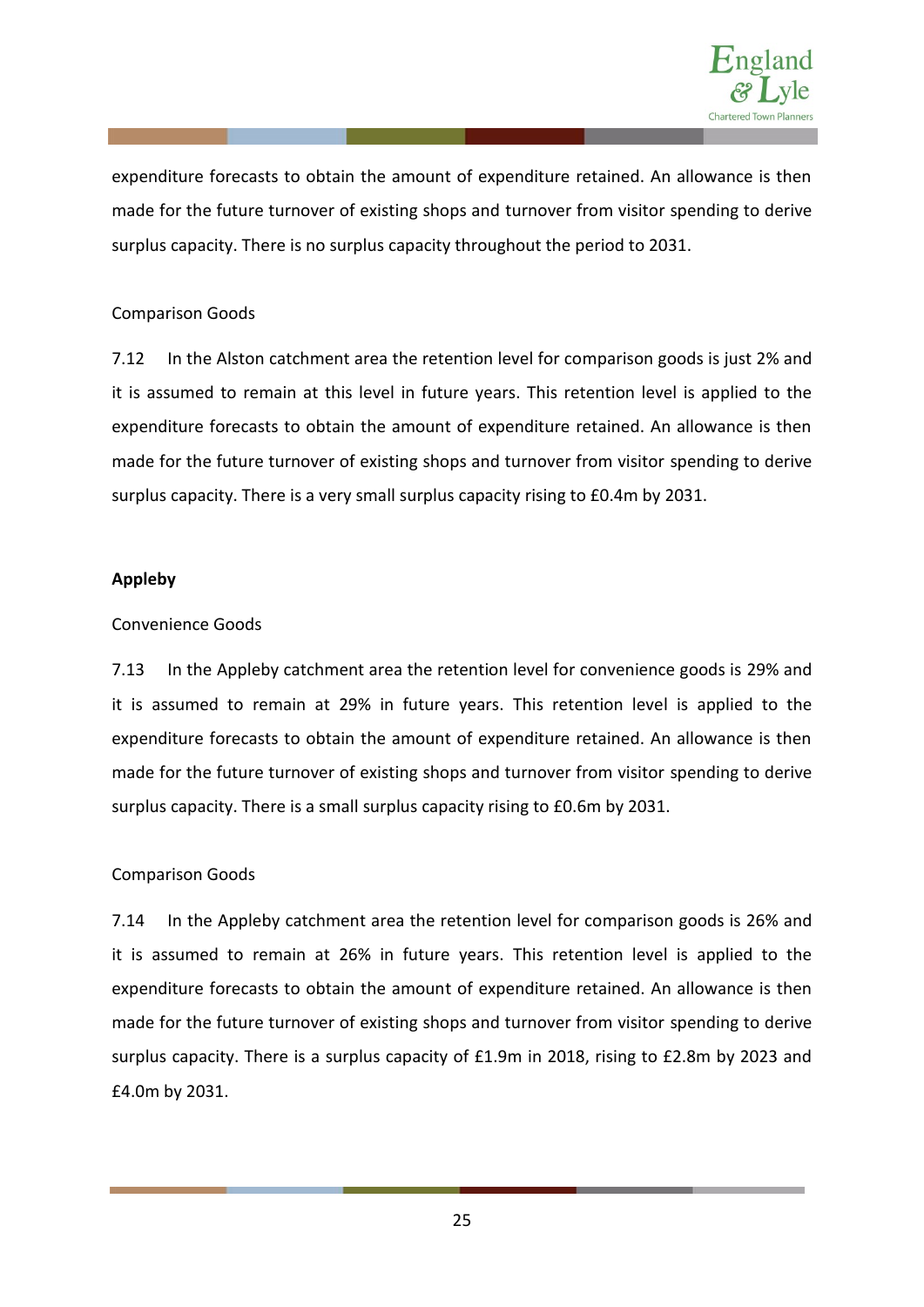

#### **Kirkby Stephen**

#### Convenience Goods

7.15 In the Kirkby Stephen catchment area the retention level for convenience goods is 29% and it is assumed to remain at 29% in future years. This retention level is applied to the expenditure forecasts to obtain the amount of expenditure retained. An allowance is then made for the future turnover of existing shops and turnover from visitor spending to derive surplus capacity. There is a small surplus capacity rising to £0.6m by 2031.

#### Comparison Goods

7.16 In the Kirkby Stephen catchment area the retention level for comparison goods is 18% and it is assumed to remain at 18% in future years. This retention level is applied to the expenditure forecasts to obtain the amount of expenditure retained. An allowance is then made for the future turnover of existing shops and turnover from visitor spending to derive surplus capacity. There is a surplus capacity of £0.9m in 2018, rising to £1.4m by 2023 and £2.6m by 2031.

#### **Floorspace Capacity**

7.17 In the capacity analysis tables the surplus capacity for each centre is used to forecast floorspace capacity using average sales densities that are typical of new retail developments. The sales densities are £10,000 per sq.m. net for convenience goods and £5,000 per sq.m. net for comparison goods. The net floorspace capacity is converted to gross floorspace using a typical net/gross floorspace ratio of 70%. The gross floorspace capacities in sq. metres are summarised below (rounded).

| <b>CONVENIENCE GOODS</b> | 2018                     | <u> 2023</u>             | 2031                     |
|--------------------------|--------------------------|--------------------------|--------------------------|
| Penrith                  | 820                      | 1,270                    | 1,940                    |
| Alston                   | $\overline{\phantom{0}}$ | $\overline{\phantom{0}}$ | $\overline{\phantom{0}}$ |
| Appleby                  | 30                       | 60                       | 90                       |
| Kirkby Stephen           | 30                       | 60                       | 90                       |
|                          |                          |                          |                          |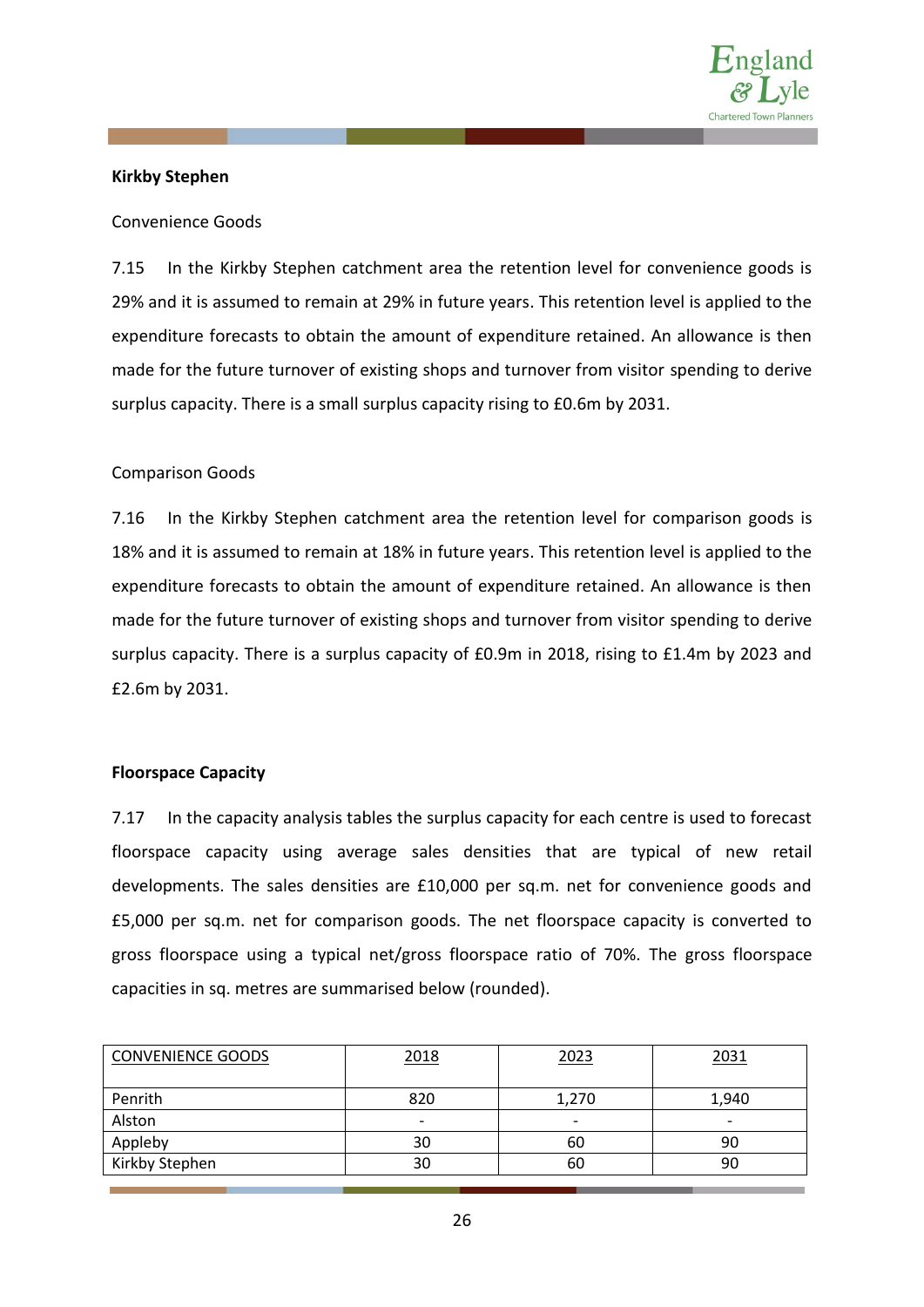

| <b>COMPARISON GOODS</b> | 2018  | 2023  | 2031   |
|-------------------------|-------|-------|--------|
| Penrith                 | 2,710 | 5,780 | 12,550 |
| Alston                  | 30    | 60    | 110    |
| Appleby                 | 530   | 810   | 1,150  |
| Kirkby Stephen          | 260   | 410   | 730    |

7.18 There is potential for a small amount of additional convenience shopping floorspace in Penrith, equivalent to a small supermarket. This does not necessarily have to be in the town centre. It could be on the edge of the town centre or even out-of-centre if a proposal satisfies the NPPF sequential and impact tests. There is no potential for new convenience floorspace in Alston and very little in Appleby and Kirkby Stephen.

7.19 There is significantly greater potential to support new shopping development in comparison goods, particularly in Penrith, during the Local Plan period. In the short term the demand for new comparison floorspace is likely to be satisfied by the new retail units in the New Squares scheme but in the longer term the amount of floorspace capacity could justify a site allocation in or on the edge of Penrith town centre if a suitable site is available. The potential for new comparison floorspace in Alston is very limited. In Kirkby Stephen there is a moderate scope for new comparison floorspace but the townscape of the town centre would make it difficult to accommodate new development. Future demand is likely to be met through the more efficient use of existing properties in the primary shopping area.

7.20 Appleby offers greater potential for new comparison shopping development but again there are townscape constraints in the primary shopping area of Boroughgate. The development opportunities that do exist are within that part of the town centre to the east of the River Eden in The Sands. The Appleby Ford Garage next to the Co-op supermarket appears to be a site that could be redeveloped for retail uses in the future.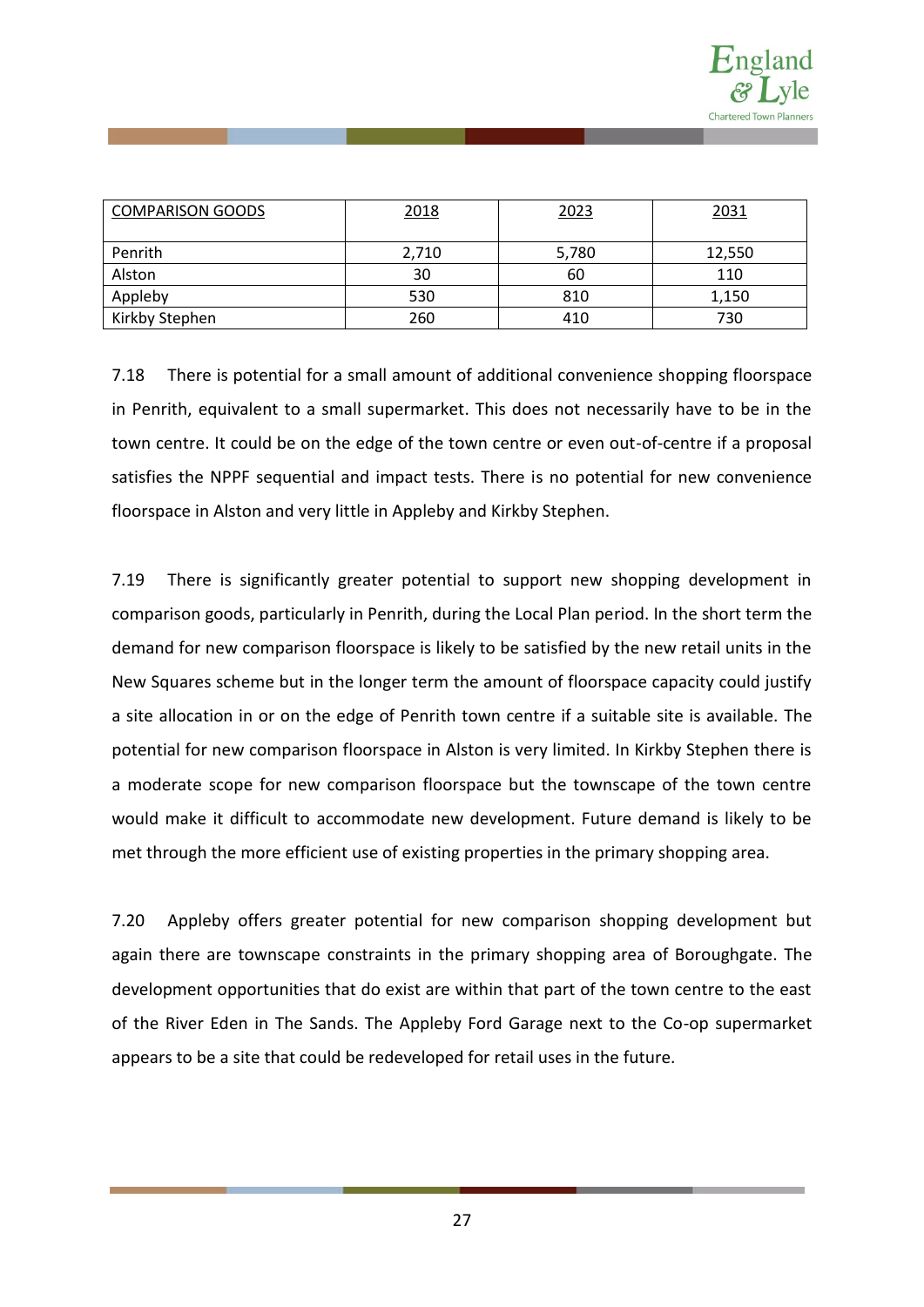

## **8. POLICY ADVICE**

8.1 The advice on Local Plan policy in this report is given in the context of the NPPF advice on plan-making policies in relation to town centre and retail uses. This Section makes recommendations on town centre strategy, policy wording and allocations for town centre uses for the new Local Plan for Eden District.

## **'Town Centres First'**

8.2 The NPPF states that through Local Plans local authorities should recognise town centres as the heart of their communities and pursue policies to support their vitality and viability. In Eden District health checks have been carried out of the main town centres but it

8.3 Our review of the capacity for retail development over the Local Plan period to 2031 indicates that:

- In convenience goods there is some capacity for new floorspace during the Local Plan period in Penrith, sufficient to support another supermarket of up to 2,000 sq.m. gross floorspace. There is no capacity in Alston and very little in Appleby and Kirkby Stephen.
- In comparison goods there is a significant capacity for new floorspace in Penrith in the longer term of around 12,000 sq.m. gross floorspace which may justify the allocation of new sites in or on the edge of the town centre. There is no potential for further comparison shopping in Alston and only a small amount in Kirkby Stephen. There is greater potential in Appleby which could be met through redevelopment of land in The Sands.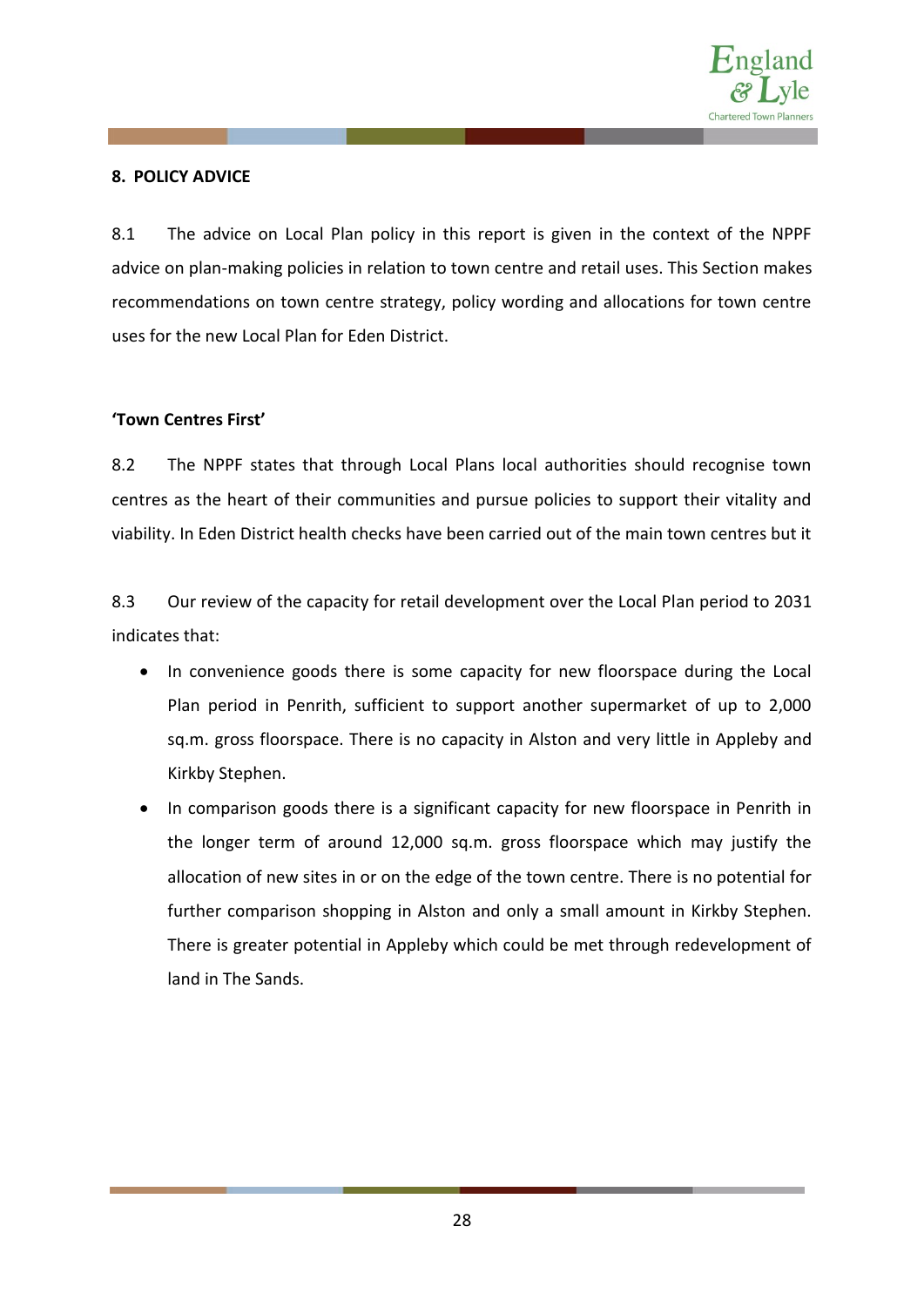

## **Network and Hierarchy of Centres**

8.4 The NPPF requires that Local Plans should define a network and hierarchy of centres that is resilient to anticipated future economic changes. In Eden District the hierarchy of centres should be defined as in the Core Strategy, March 2010:

Town Centre – Penrith

District Centres – Alston, Appleby and Kirkby Stephen

## **Town Centre and Primary Shopping Area Boundaries**

8.5 The NPPF states that Local Plans should define the extent of town centres and primary shopping areas, based on a clear definition of primary and secondary frontages in designated centres, and set policies that make clear which uses will be permitted in such locations.

8.6 The boundary of Penrith town centre and the district centre boundaries of Alston, Appleby and Kirkby Stephen are shown on the maps in Figure 3. The proposed town centre boundaries include all main town centre uses. In Penrith the proposed town centre boundary also includes major community uses such as local authority offices and churches, and the bus station. The maps also show proposed primary shopping areas which comprise primary shopping frontages and secondary frontages which are contiguous.

8.7 Local Plans should promote competitive town centres that provide customer choice and a diverse retail offer and which reflect the individuality of town centres. In Penrith convenience shopping is dominated by several large supermarkets but these are well related to the town centre. Comparison shopping is concentrated mostly in the town centre, with a limited amount of out-of-centre retail warehouses. Penrith town centre offers a good level of consumer choice and competition, supported by stores outside the town centre.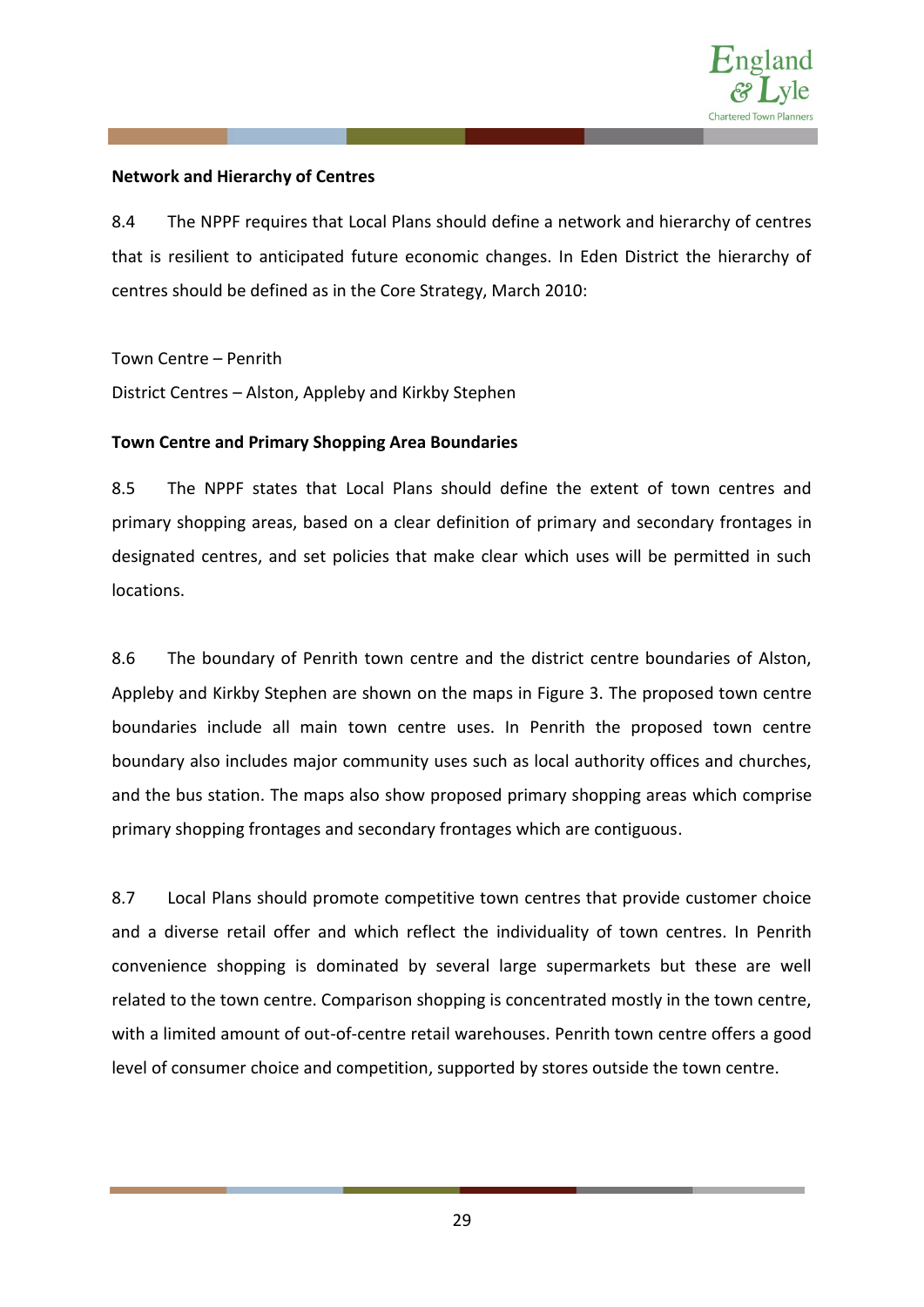

8.8 The limited potential for new convenience shopping floorspace in Penrith should if possible be accommodated within or on the edge of the town centre to maximise the centre's accessibility and its role as the town's community focus.

8.9 Although demand for comparison goods shopping is likely to be met by shops in the New Squares scheme in the short term, Penrith town centre has the potential to accommodate further comparison goods shopping in the longer term. To ensure that future investment in the town centre is not harmed by further out-of-centre retail warehouse developments, all proposals for new retail development outside Penrith town centre and the district centres should be expected to satisfy the sequential test and should be subject to a locally defined floorspace threshold for impact assessments (see below).

8.10 Within the primary shopping frontages in the primary shopping area of the town centre the Council should expect that not less than 75% of uses will fall within Use Class A1 (Shops) as defined by the length of frontage in retail and non-retail uses. Within the secondary shopping frontages in the primary shopping area of the town centre the Council should expect that not less than 50% of uses will fall within Use Class A1 (Shops) as defined by the length of frontage in retail and non-retail uses.

#### **Markets**

8.11 The NPPF states that local authorities should retain and enhance existing markets and, where appropriate, re-introduce or create new ones, ensuring that markets remain attractive and competitive. In Penrith town centre the outdoor street market should be protected and enhanced.

## **Allocation of Sites**

8.12 The NPPF requires that Local Plans should allocate a range of suitable sites to meet the scale and type of retail, leisure, commercial, office, tourism, cultural, community and residential development needed in town centres. It is important that needs for retail, leisure, office and other main town centre uses are met in full and are not compromised by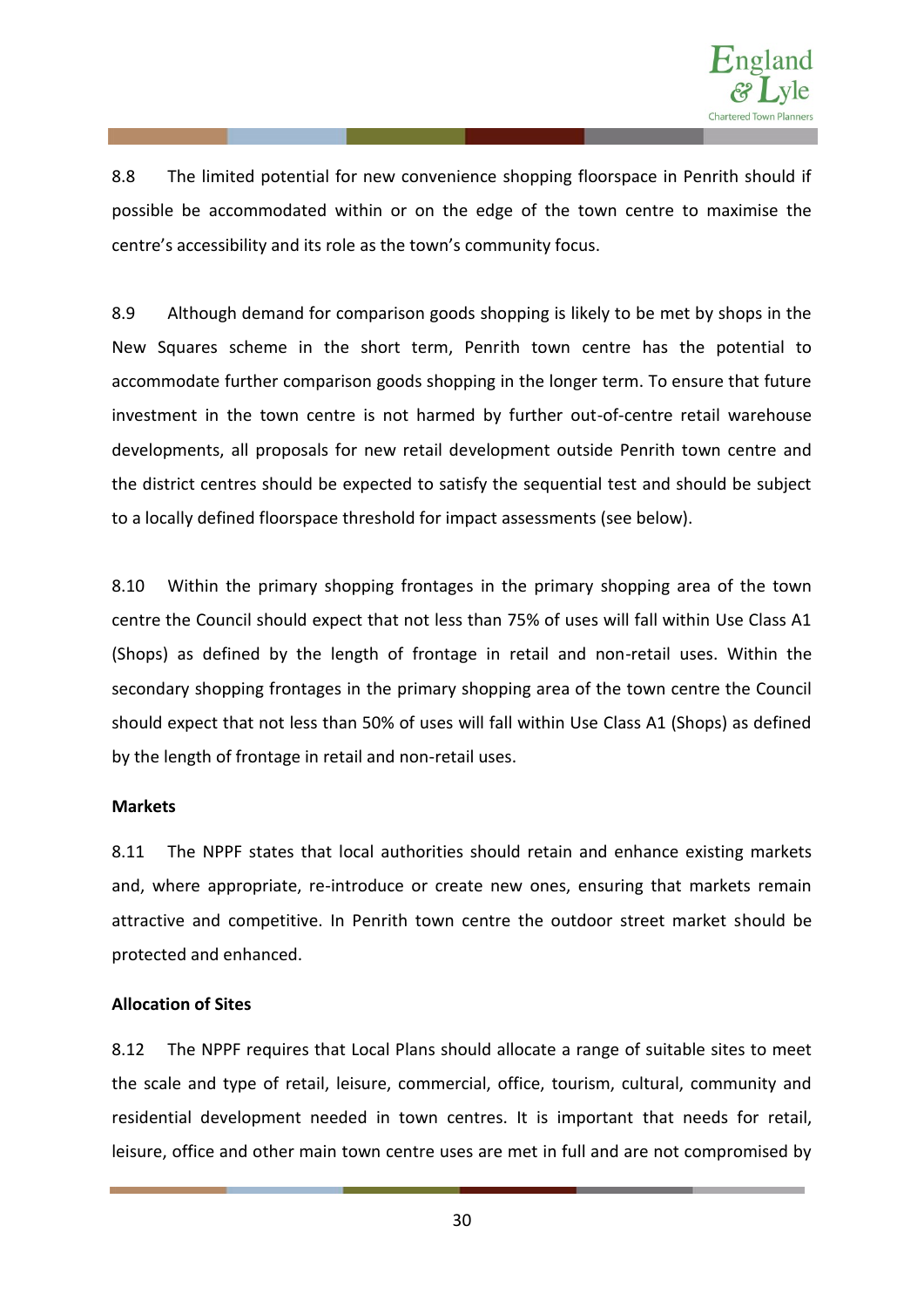

limited site availability. Local planning authorities should therefore undertake an assessment of the need to expand town centres to ensure a sufficient supply of suitable sites.

8.13 Local Plans should allocate appropriate edge-of-centre sites for main town centre uses that are well connected to the town centre where suitable and viable town centre sites are not available. If sufficient edge of centre sites cannot be identified, set policies for meeting the identified needs in other accessible locations that are well connected to the town centre.

8.14 Penrith town centre is the most accessible and most sustainable location for retail development. It is also the location which best satisfies the sequential approach to site selection, giving preference to sites within centres. Allocating sites for retail development within the town centre has further benefits in terms of developing on previously-developed sites and maximising investment in a location that offers the greatest spin-off benefits for all town centre uses. If it is not possible to find suitable sites within the town centre, edge-ofcentre sites may be suitable for main town centre uses. In Appleby the need for additional retail floorspace could be met through the redevelopment of land in The Sands.

#### **Proposals for Development outside Centres**

8.15 Local Plans should set policies for the consideration of proposals for main town centre uses which cannot be accommodated in or adjacent to town centres. There is no identified need for large-scale retail development in Penrith and we do not consider it necessary or appropriate to identify sites to accommodate larger format developments outside the town centre.

8.16 The NPPF advises that floorspace thresholds could be adopted by local planning authorities for impact assessment purposes. In considering appropriate floorspace thresholds it is particularly relevant to take account of the scale of proposals relative to the town and district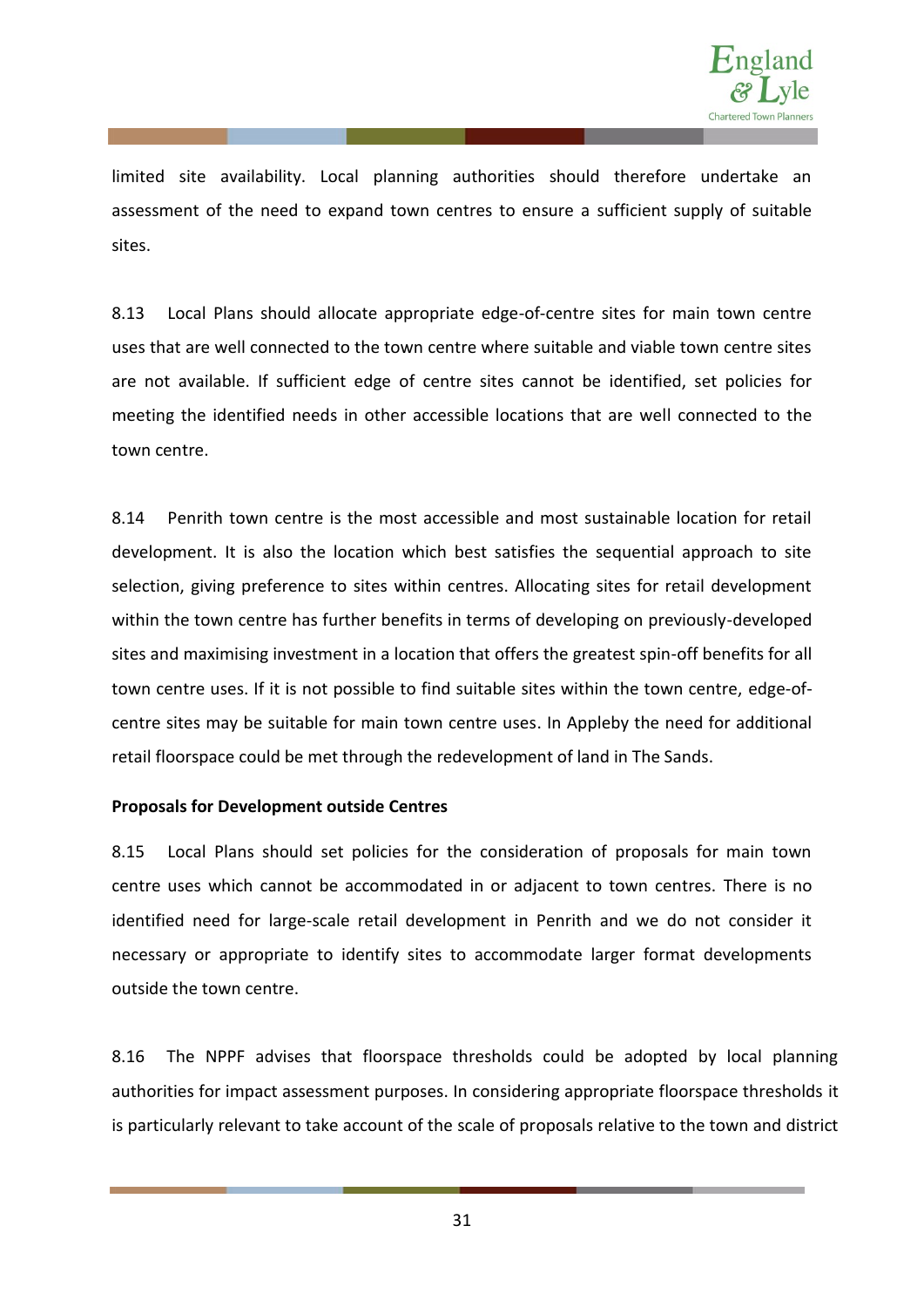

centres, the vitality and viability of centres and the likely effects of new development on the town centre strategy, especially further out-of-centre retail developments.

8.17 An appropriate floorspace threshold forPenrith town centre should be sufficiently low to protect the town centre from new development outside the centre that could damage the health of the centre. In the context of experience in other local authorities, a floorspace threshold of 500 sq.m.gross would be appropriate for Penrith town centre. Because Penrith's catchment area is the whole of Eden District, the application of this threshold would apply throughout the District. Therefore all proposed retail developments of more than 500 sq.m. gross should be subject to an impact assessment.

8.18 The district centres of Alston, Appleby and Kirkby Stephen are heavily reliant on the presence of supermarkets as the anchor stores in the centres. The unrestricted development of a convenience store outside these centres of more than 250 sq.m. gross could have a significant adverse impact. It is proposed that a threshold of 250 sq.m. gross would be appropriate for the district centres. The application of this threshold of 250 sq.m. gross should apply to proposals within walking distance (400 metres) of the boundary of a district centre.

8.19 In the Local Plan we would recommend that the following floorspace thresholds are agreed for impact assessments.